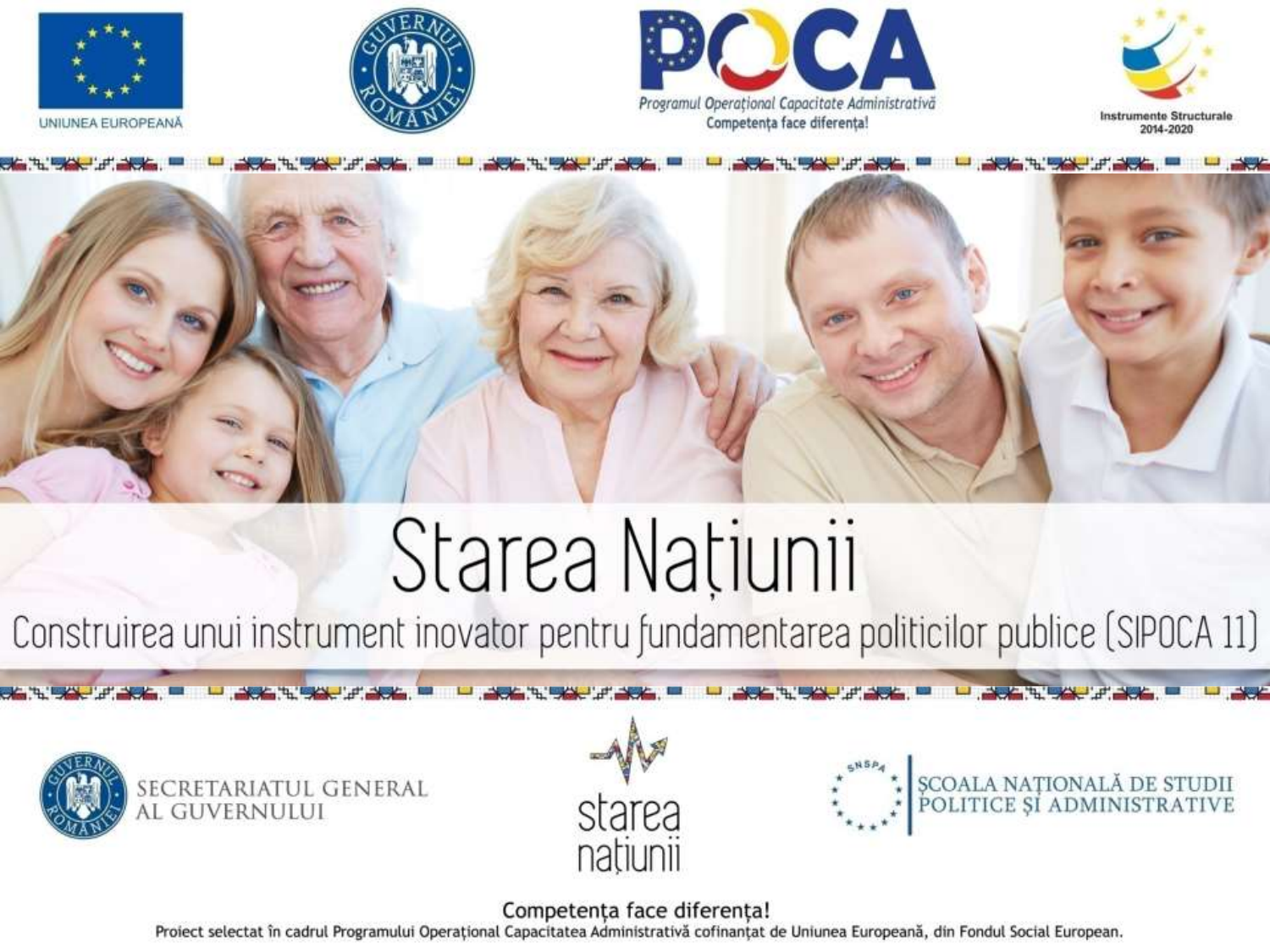







## **FERNATIONAL CONFERENCE MEASURING DEVELOPMENT IN TURBULENT TIMES**

November 28-29, 2017 Bucharest, Romania



#### Organised by:











#### Competența face diferența!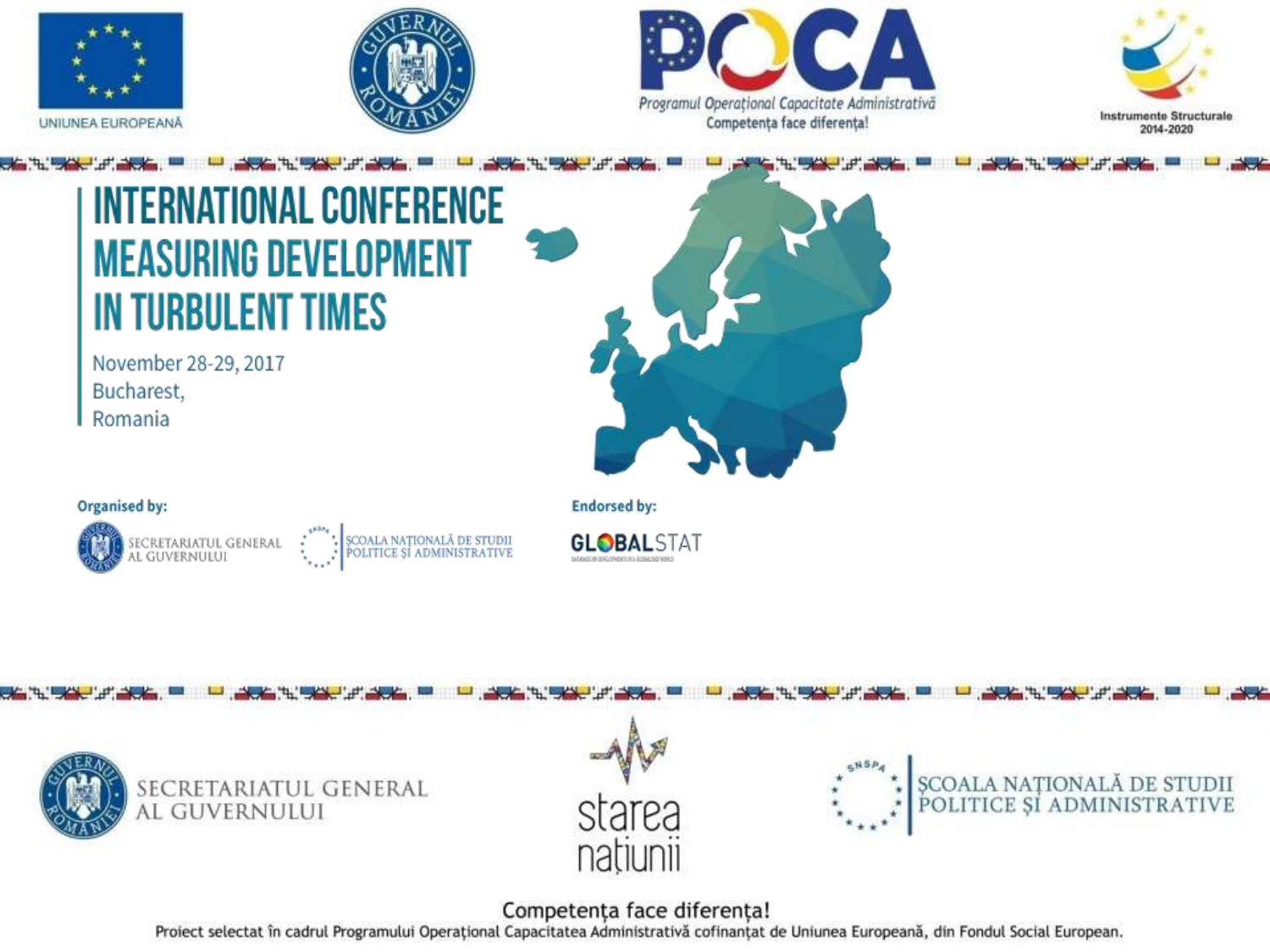

## **The multiple impact of education gaps in Romania**

## Diana-Maria Cismaru, Professor, Ph.D., Nicoleta Corbu, Professor, Ph.D. SNSPA Bucharest

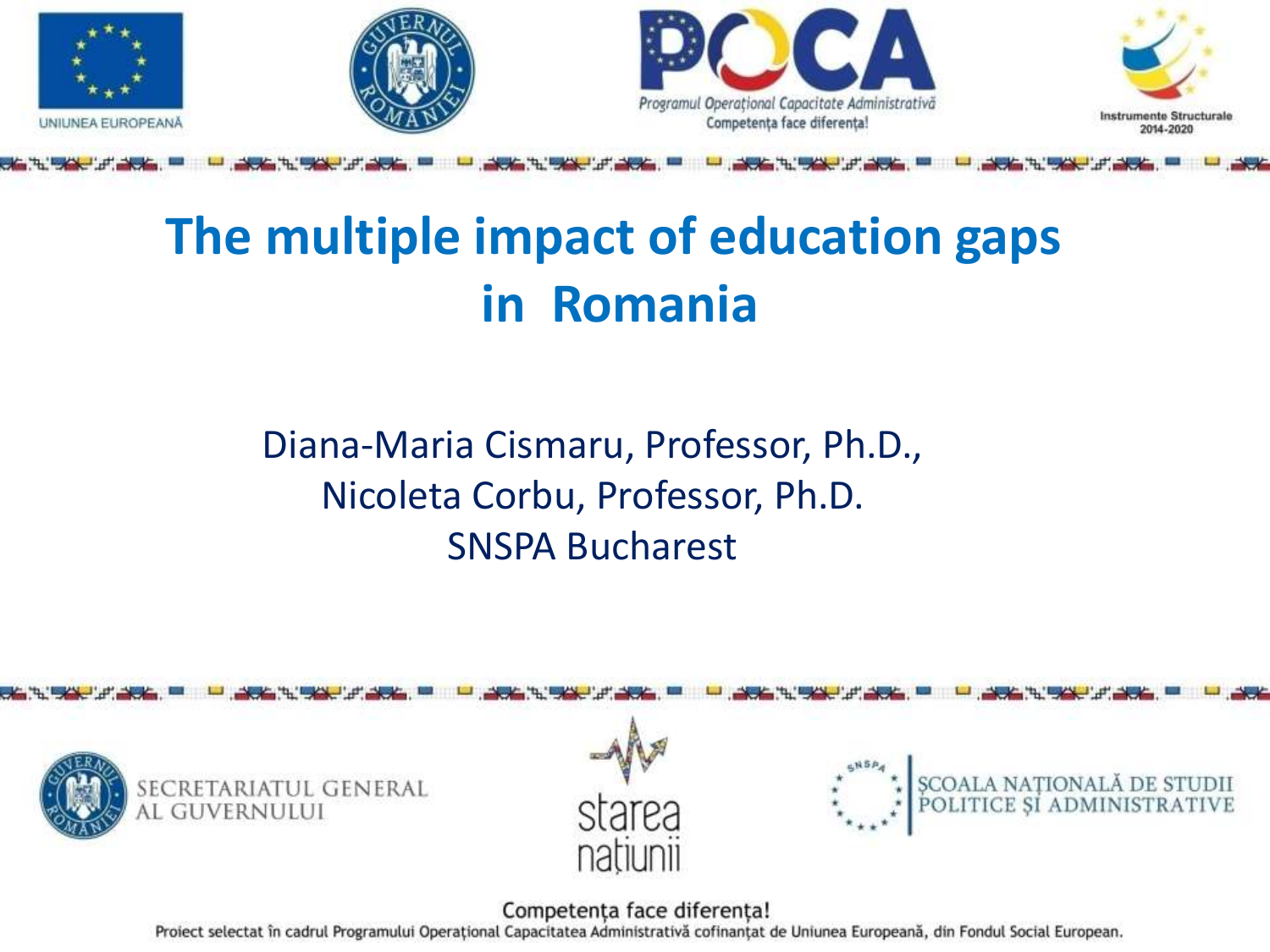







## Objectives of the paper

Building on a functional frame, the paper explores the potential consequences of education gaps in Romania considering the changes in the last 25 years and the strategic goals set for Europe 2020.

Using quantitative data from institutional sources (Eurostat, UNESCO, OECD, National Institute of Statistics), the present research investigated the education gaps at several levels between urban and rural areas, regions, social categories. The consequences of these gaps in the future can be already considered dramatic, because education outcomes have an impact in multiple sectors (employability, work force quality, quality of life on long term, welfare of the whole society).





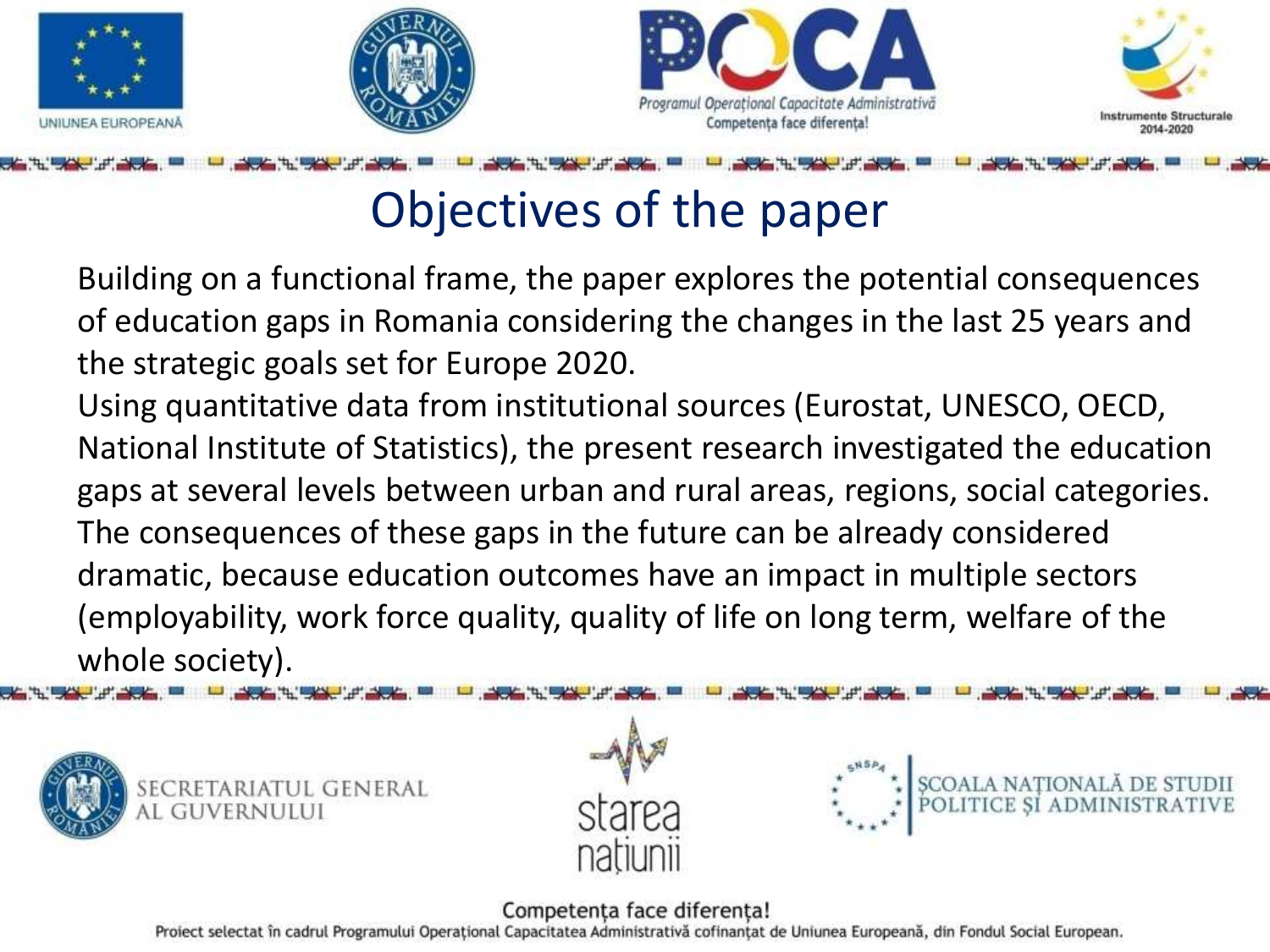







## Theoretical background (I)

The systemic perspective in education presents two important applications:

- First refers to ecological approach (the natural development of the theory of systems, and to the application of the concept of sustainable development in education (Sterling, 2001, Dale & Newman, 2005).
- The other perspective is focused on the concept of quality (Alexander, 2000), concept from which emerged the theory of Total Quality Management, that developed a system of principles and indicators for assessing the institutional performance in education (Sallis, 2014).





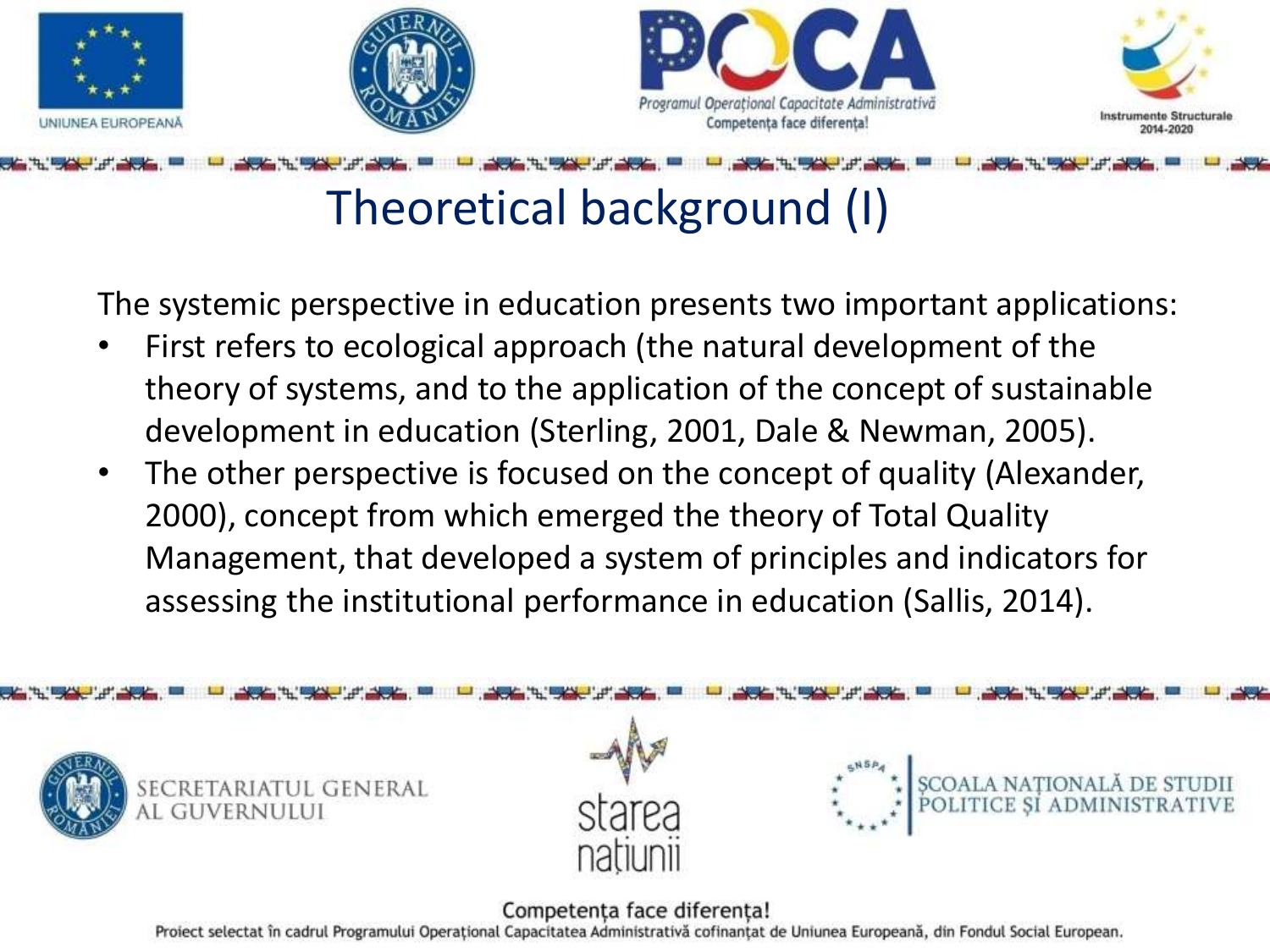







## Theoretical background (II)

There is a circular relationship between the development of hman capital and the well being level of society (Glewwe & Muralidharan, 2015, p.3). Still, the overlapping of gaps between developed and less developed societies was one of the issues in the modern literature on education. Thus, it has been observed that in the less developed countries there is a weak conversion of the participation rate in outcomes of education. In other words, not only participation is the issue, but also how participation can be converted in knowledge and competences for increasing the human capital qualities.





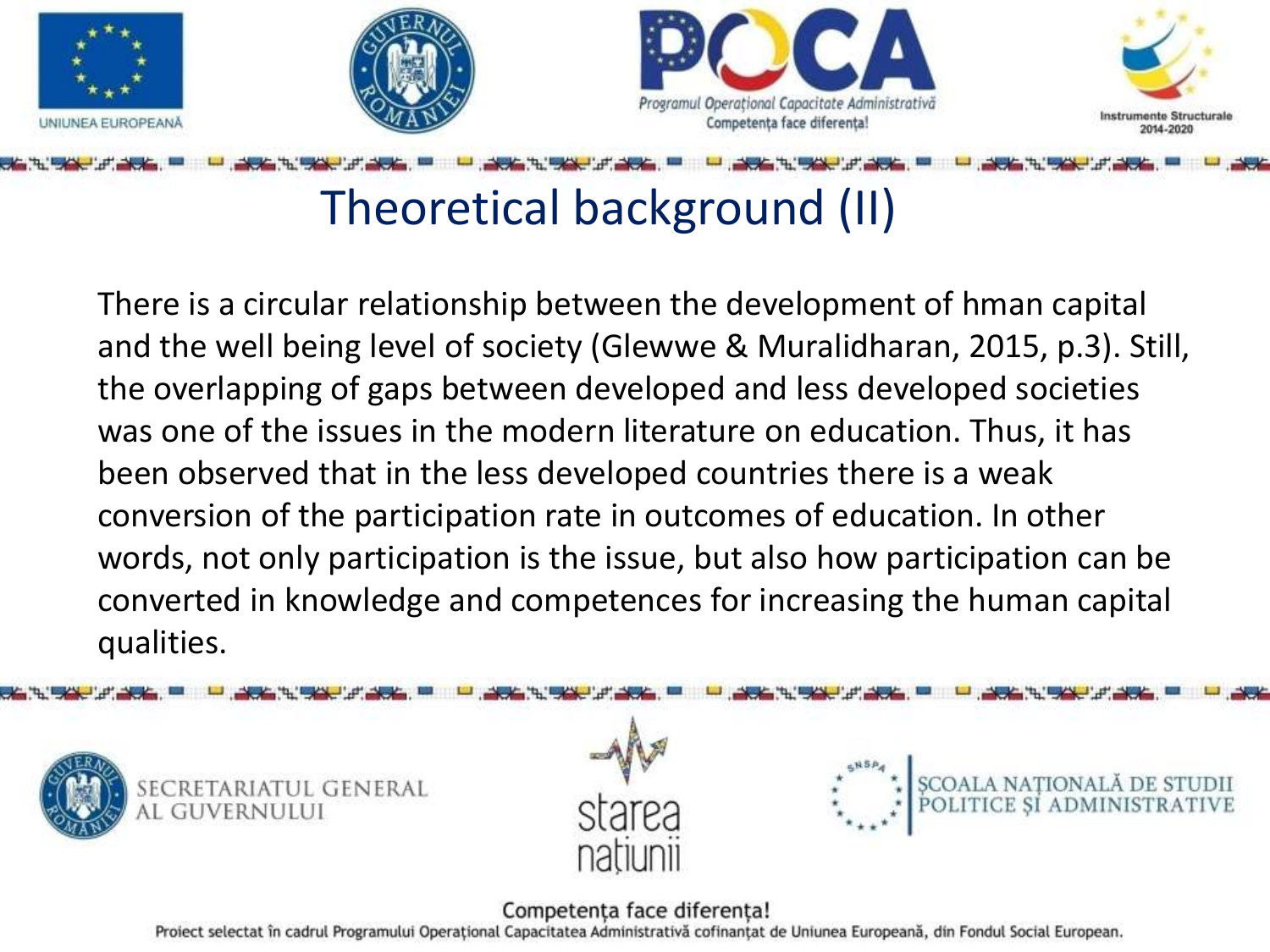







## Theoretical background (III)

The scientific literature dedicated to human capital includes a series of studies dedicated on the returns of education. Thus, several authors associated education with individual benefits as: a better position on labour market, increased earnings (Card, 1999), occupational status, social mobility (Buchmann & Hanum, 2001, p. 89), but also social benefits (as better relationships in family, health of the spuse, longer life, more educates children) (Wolfe & Haveman, 2002, p. 104). At a social level, education has a positive influcente on the economic growth, and improves the well being of societies by decreasing crime and increasing the citizenship, democratic participation and finally, health and length of life of

citizens (Lochner, 2011)



SECRETARIATUL GENERAL AL GUVERNULUI





#### Competenta face diferenta!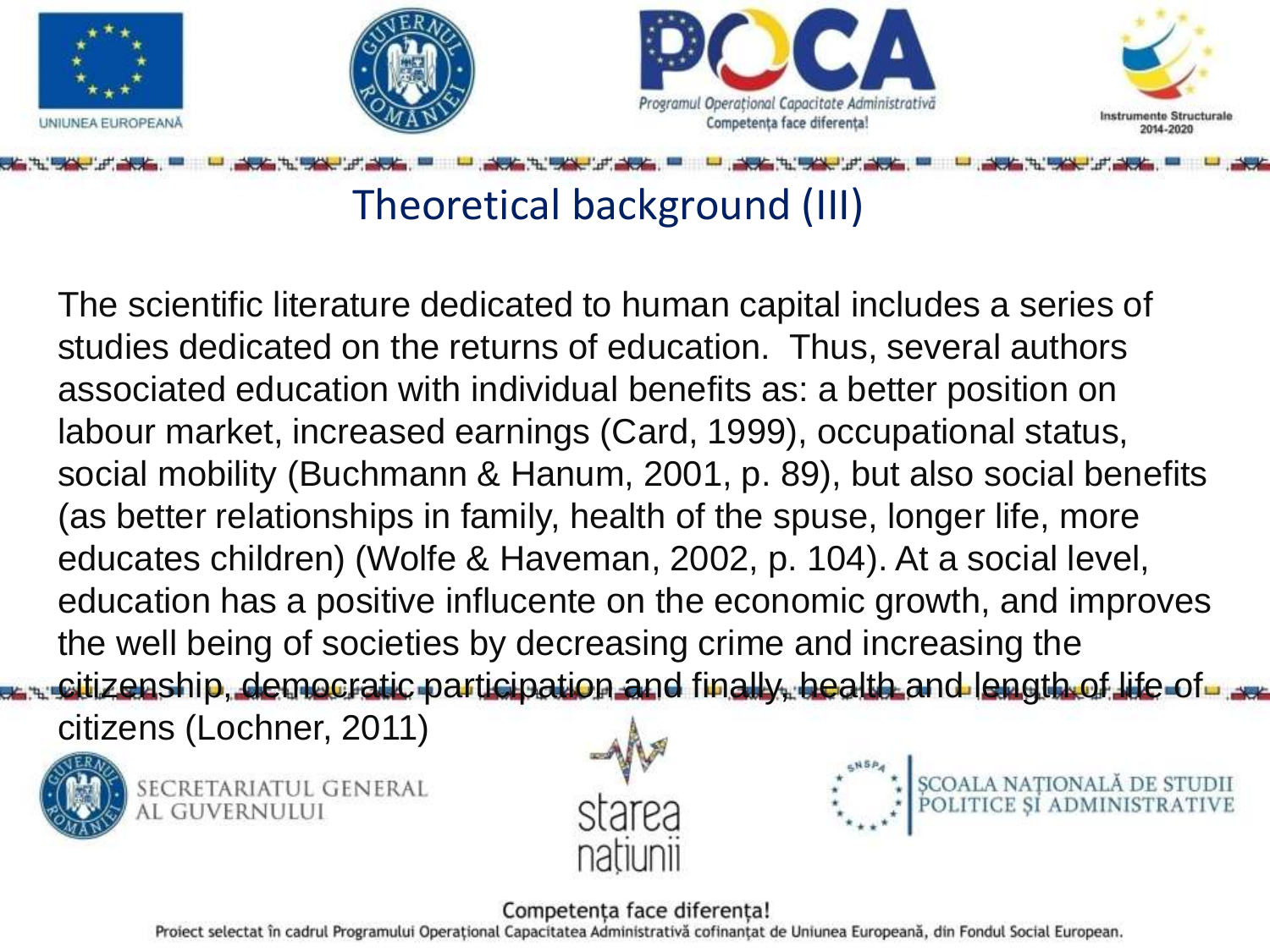

### **Public expenditure in education (% of GDP), comparison with other European countries**









#### Competența face diferența!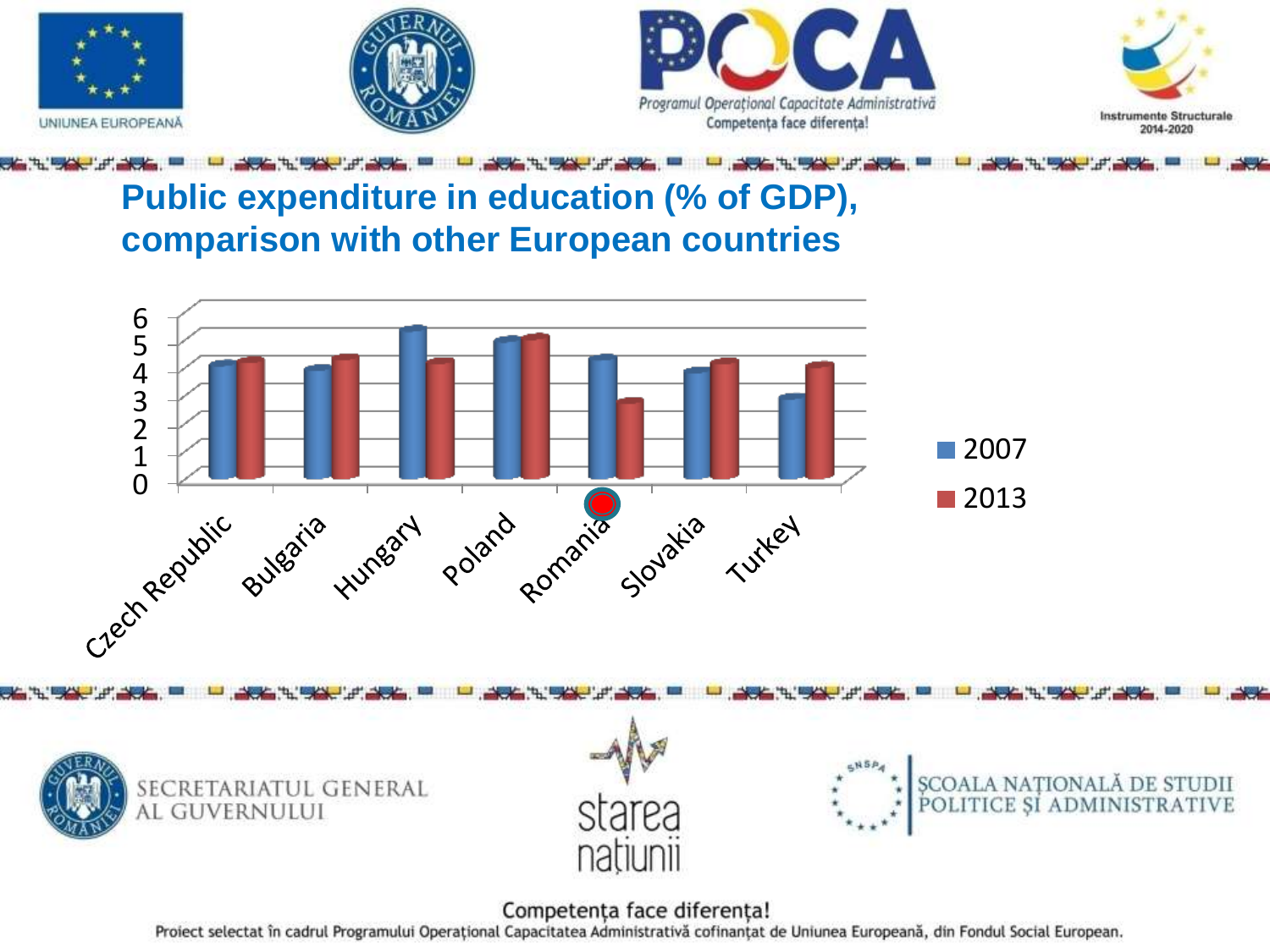



## **Public expenditure in education (% of GDP), 2001-2013**









#### Competența face diferența!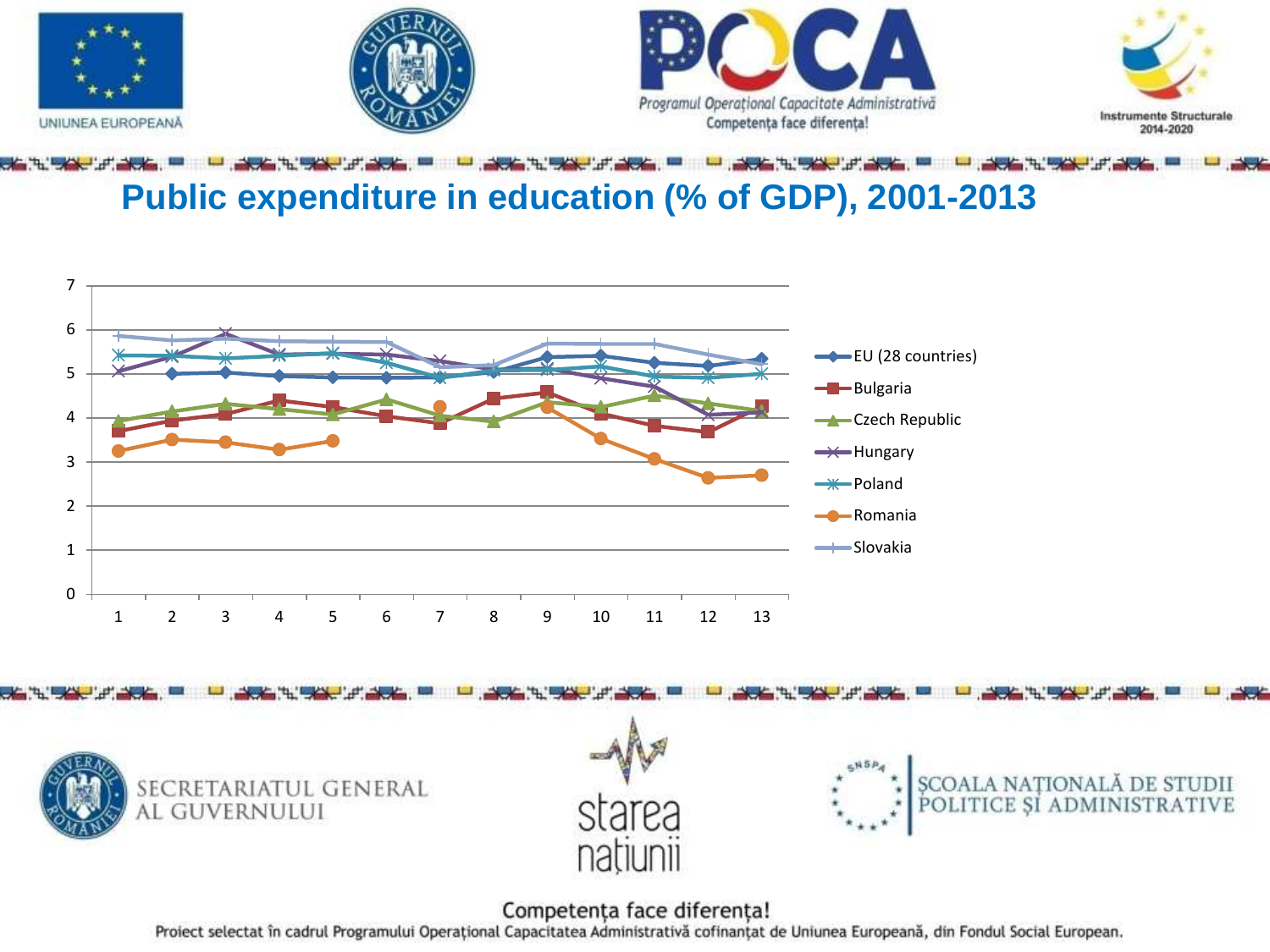

## Average net earnings in education, compared to earnings in other fields



Competența face diferența!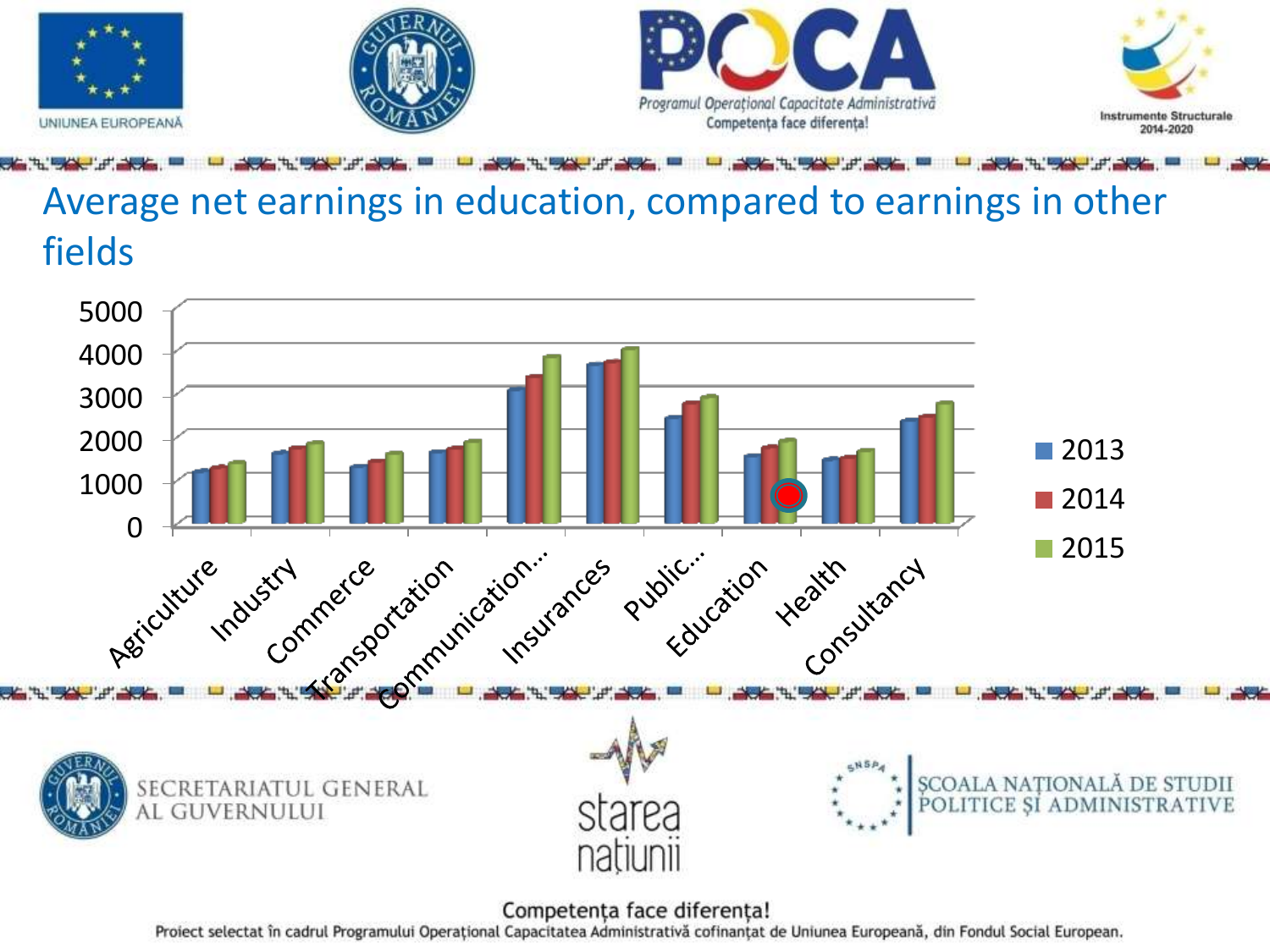







### **Gross participation rate, comparison with other countries (primary – data from 2012, secondary – data from 2012)**



On lower secondary, Romanaua has the lowest level of participation, while in the upper secondary, Slovakia presents the lowest level of participation. Romania has the lowest rates on the primary and lower secondary (which has an important structural effect).







#### Competența face diferența!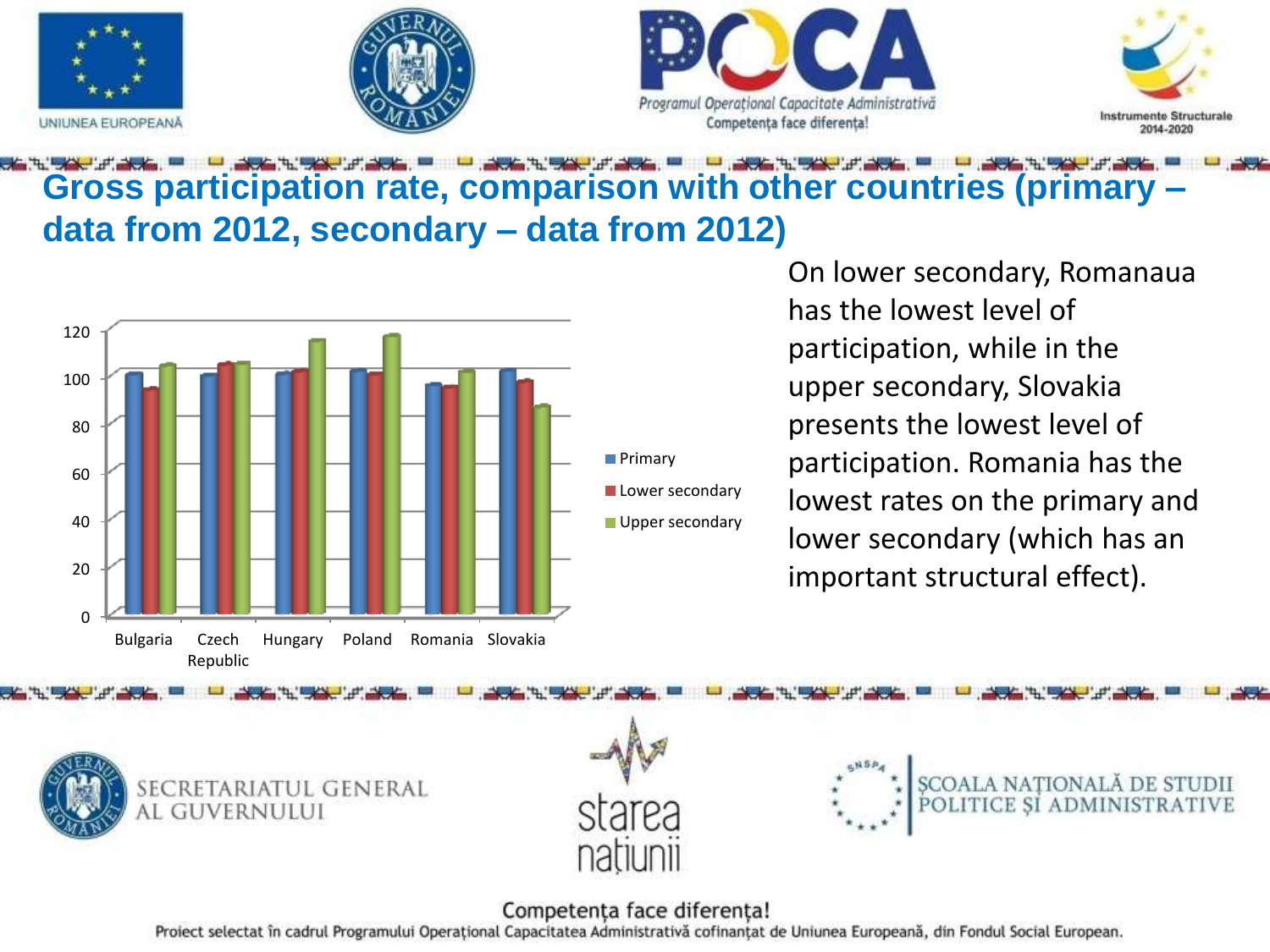

### **Gross participation rate: lower secondary level (1999-2015)**



After a sudden increase in 2008, the indicator had a descending tendency, with a minimum of 93% in 2013, after which had an inconstant evolution up to 93% in 2015.



#### Competența face diferența!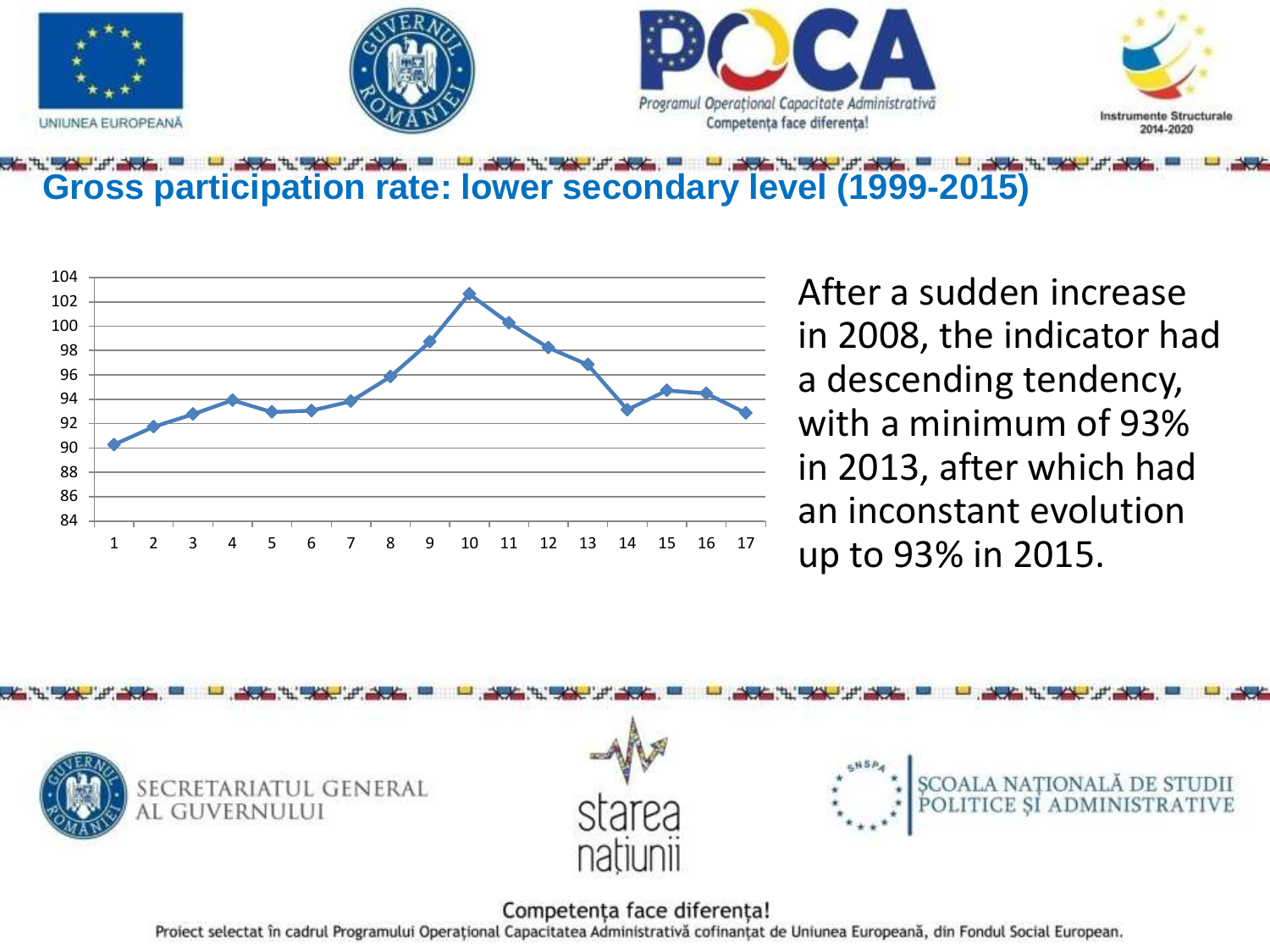







### **Gross participation rate: upper secondary level (1999-2015)**



Evoluția ratei brute de cuprindere școlară în 17 ani (1999-2015) pentru nivelul secundar superior: după 1999 indicatorul a avut o evoluție ascendentă, cu un maxim de 105,7 % în 2012, după care a reînceput să scadă cu aproximativ 5% pe an, până la valoarea din 2015 (91,6%).







#### Competența face diferența!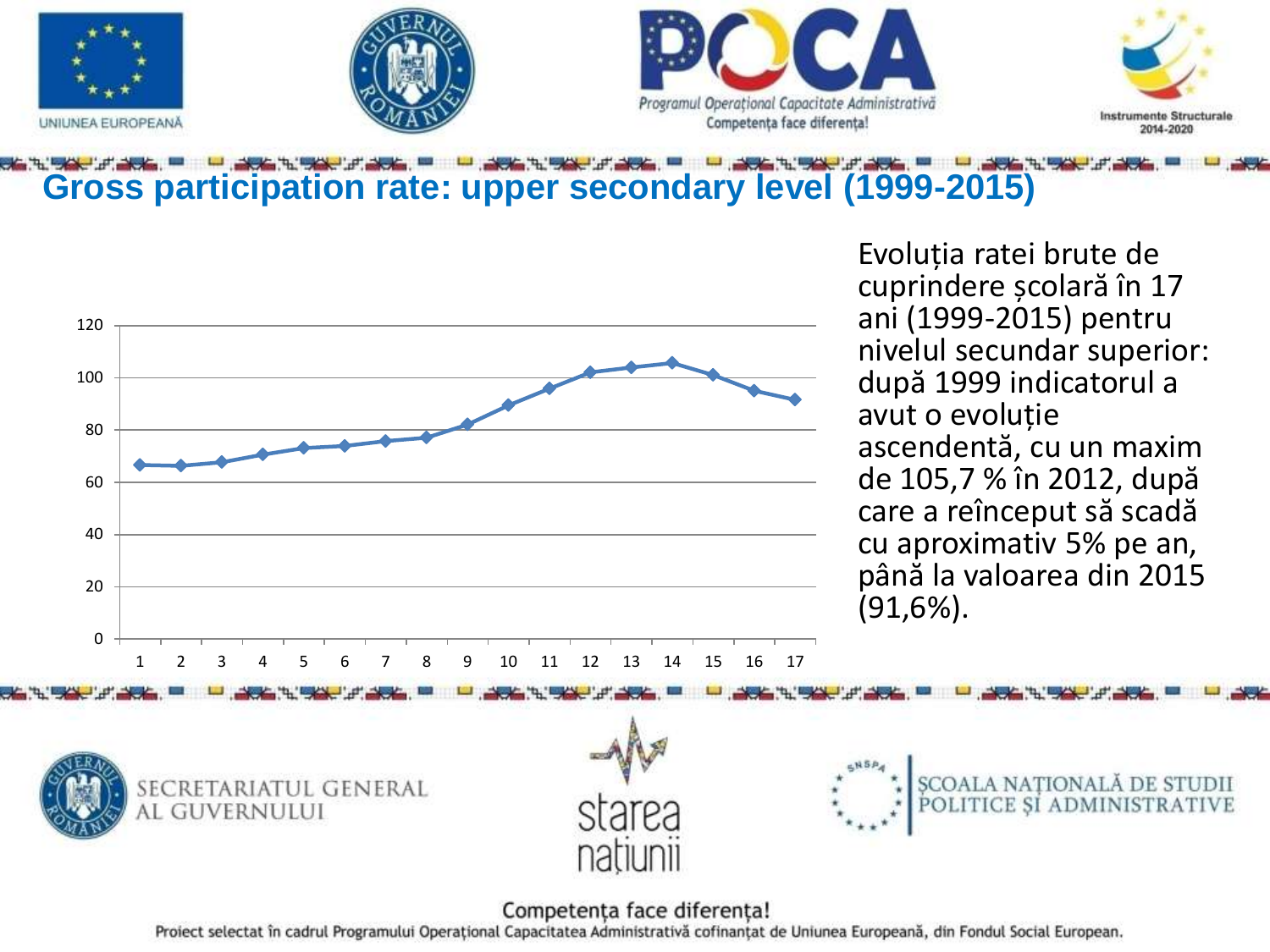

### **Rate of early school leavers (1997-2015)**



The maximum of rate has been attained in 2000/2003 (23%) while the minimum has been attained in 2008 (15,9%). In present, the fifth part of the young population of Romania aged 18-24 years (19,1%) did not **xx graduate a highschool** 

or a vocational school.



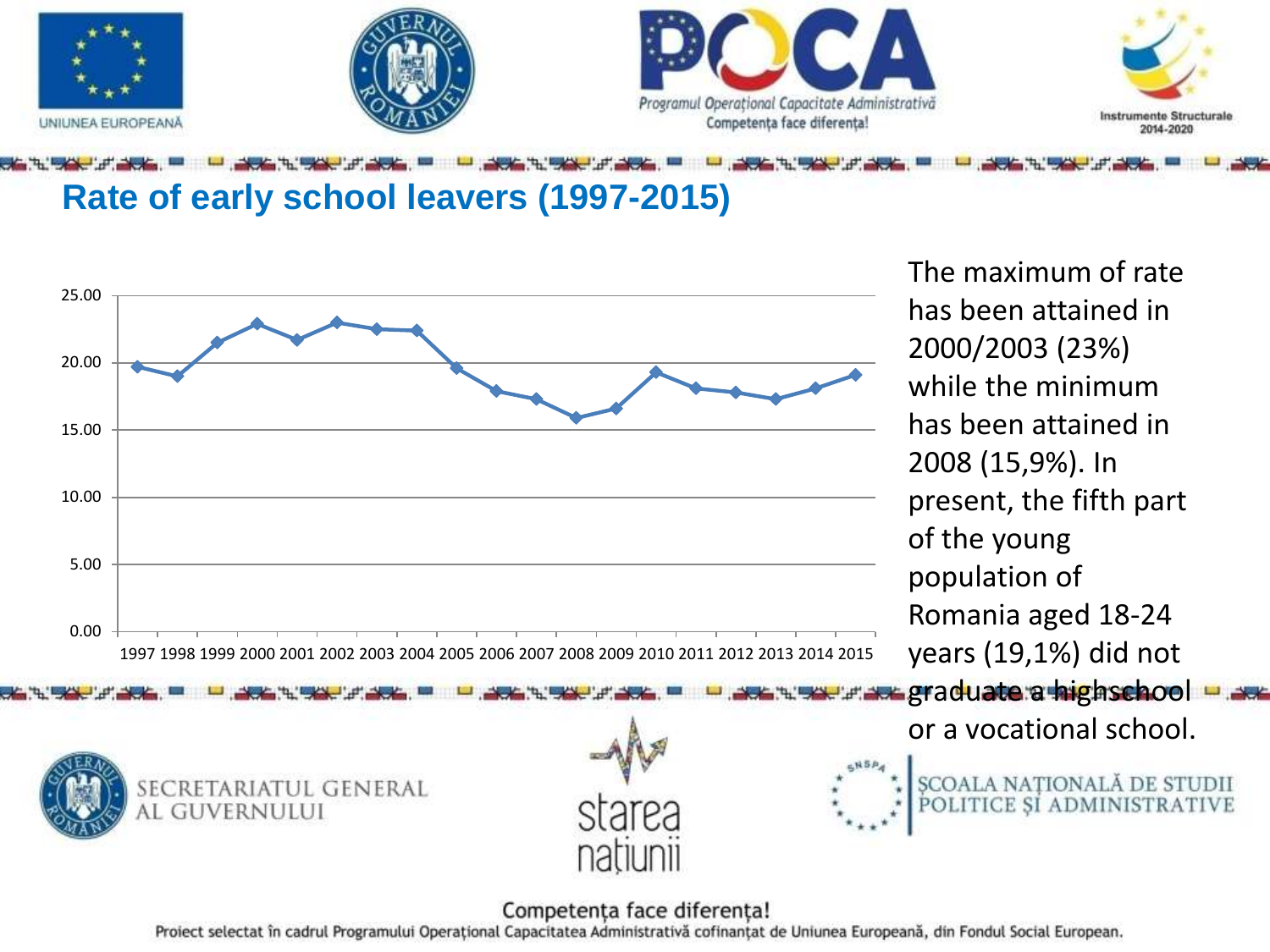







Euro area (18 countries) rate of early school leavers (5- Bulgaria  $C<sub>zech Republi</sub>$ <sup>7</sup>%), while other European Hungary Portugal Romania Slovakia Czech Republic, Polandand Slovakia have a low level of the countries present a high level: Spain decreased from 23,6% to 19,4%, Portugal decreased from 20,5% to 13,6%. România is the only case which presents an alarming tendency of increase

Coful this rate.



UNIUNEA EUROPEANA





#### Competența face diferența!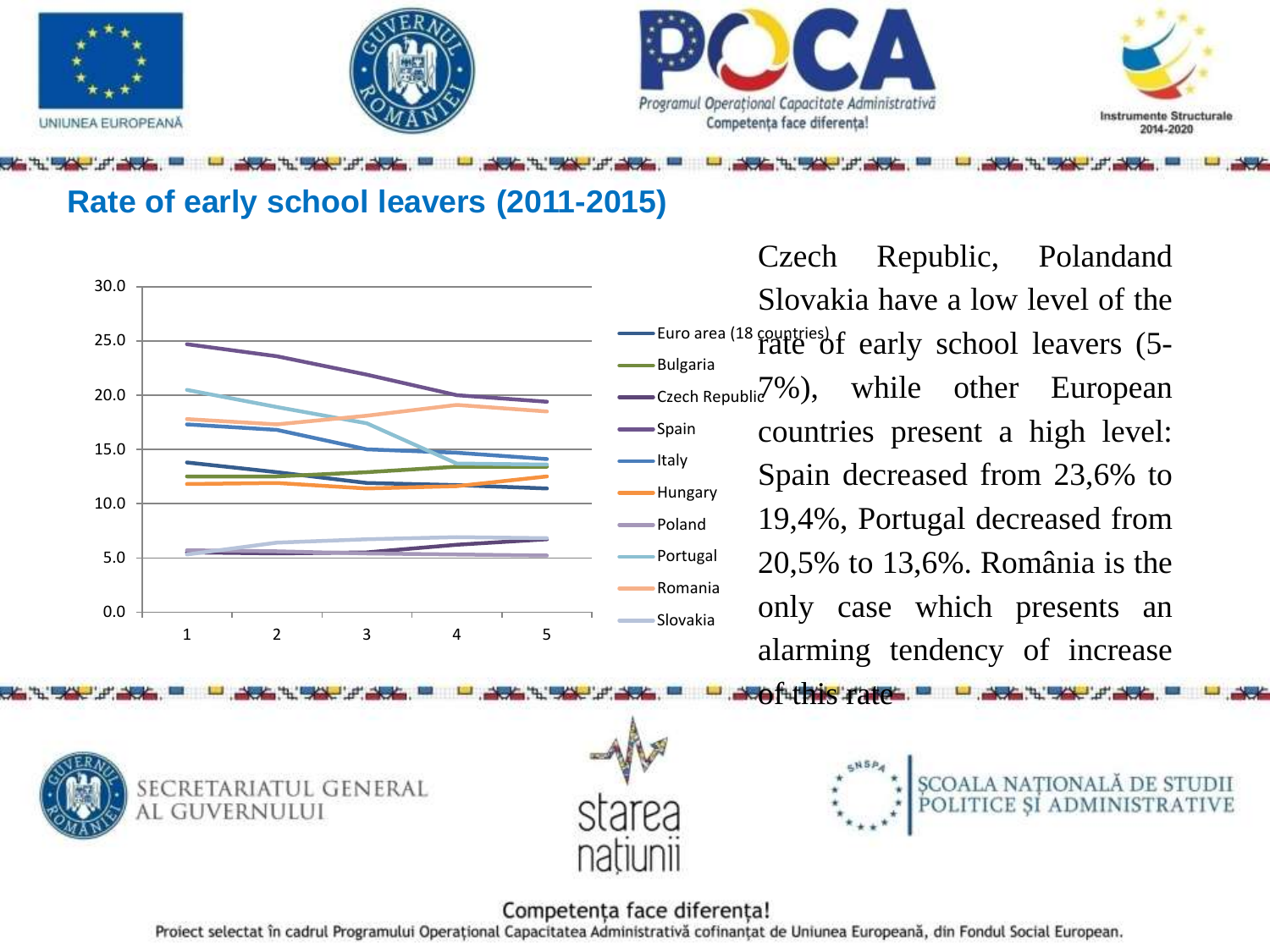

**Rate of early school leavers, on degrees of urbanization (1997-2015)** 



contribution in the high level of this indicator (the rate is five times bigger in rural areas that in the big urban areas); the big urban area is at a constant level of 5-6%. A negative evolution is seen in the urban areas, where the rate of early school leavers

19,3% in 2015.

#### Competența face diferența!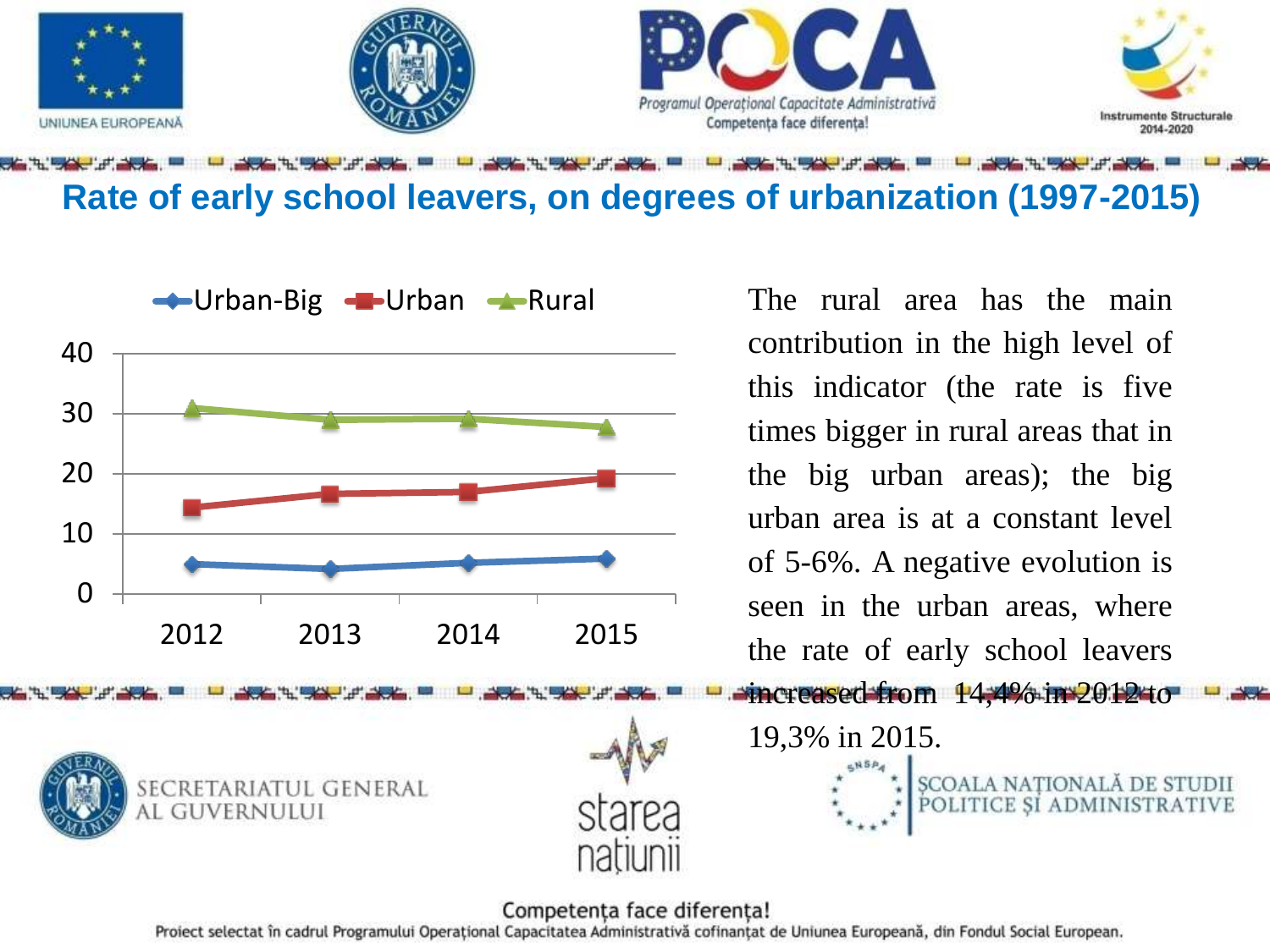

**Rate of early school leavers by regions (2015)**



In North-East and South-East regions, the rate of early school increases and is double from the level of Bucharest. Even in regions which presented a medium level at this indicator the situation is not favourable (Center region, increase from 17,9% in 2014 to 24%

medium level and constant evolution LANGTISouth DWestDII (16,2% în 2015) și North-West (16,9%).

#### Competența face diferența!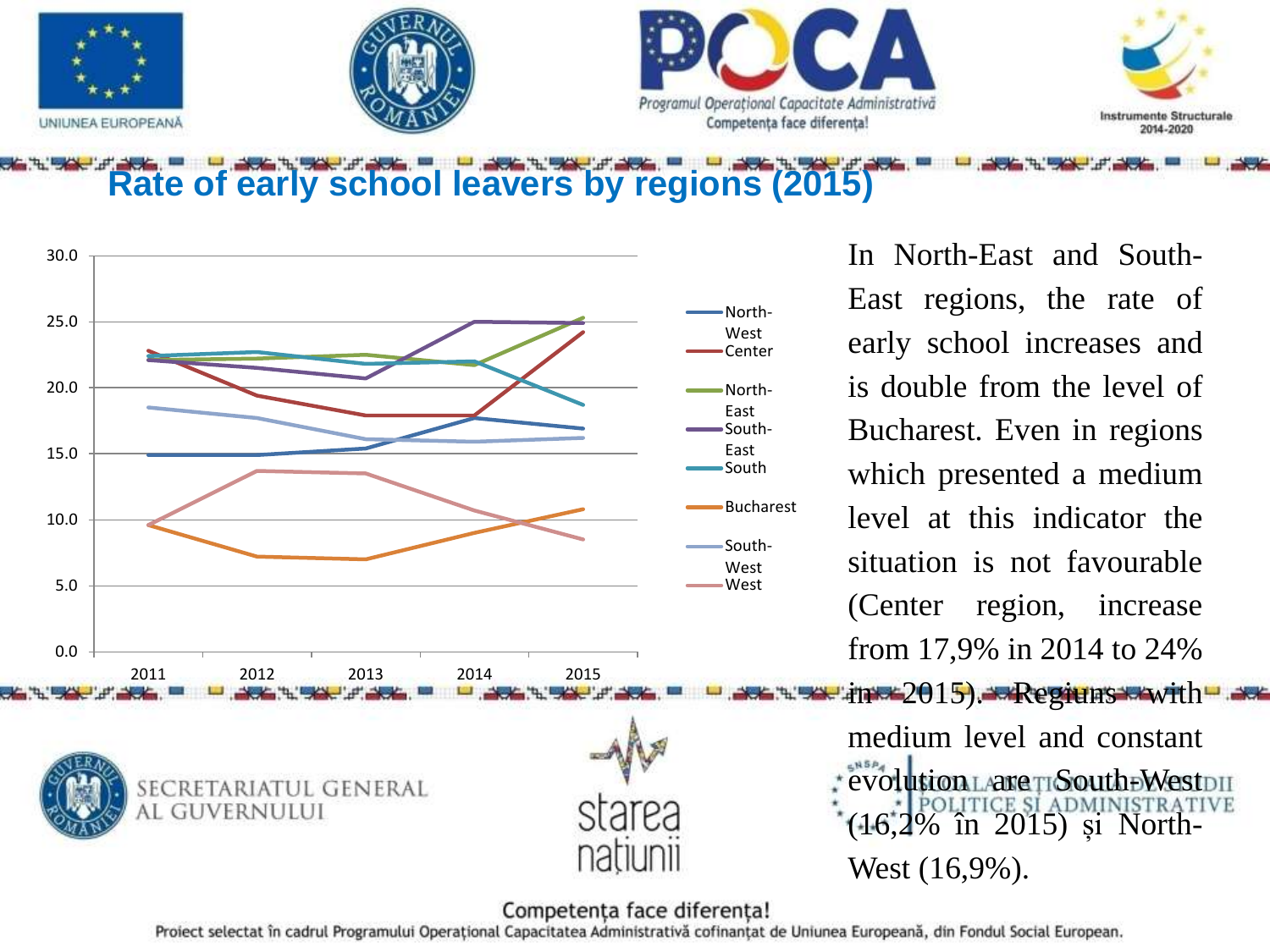

### **Percentage of pupils with low PISA results (2015): Reading 434 (average score)**



Competența face diferența!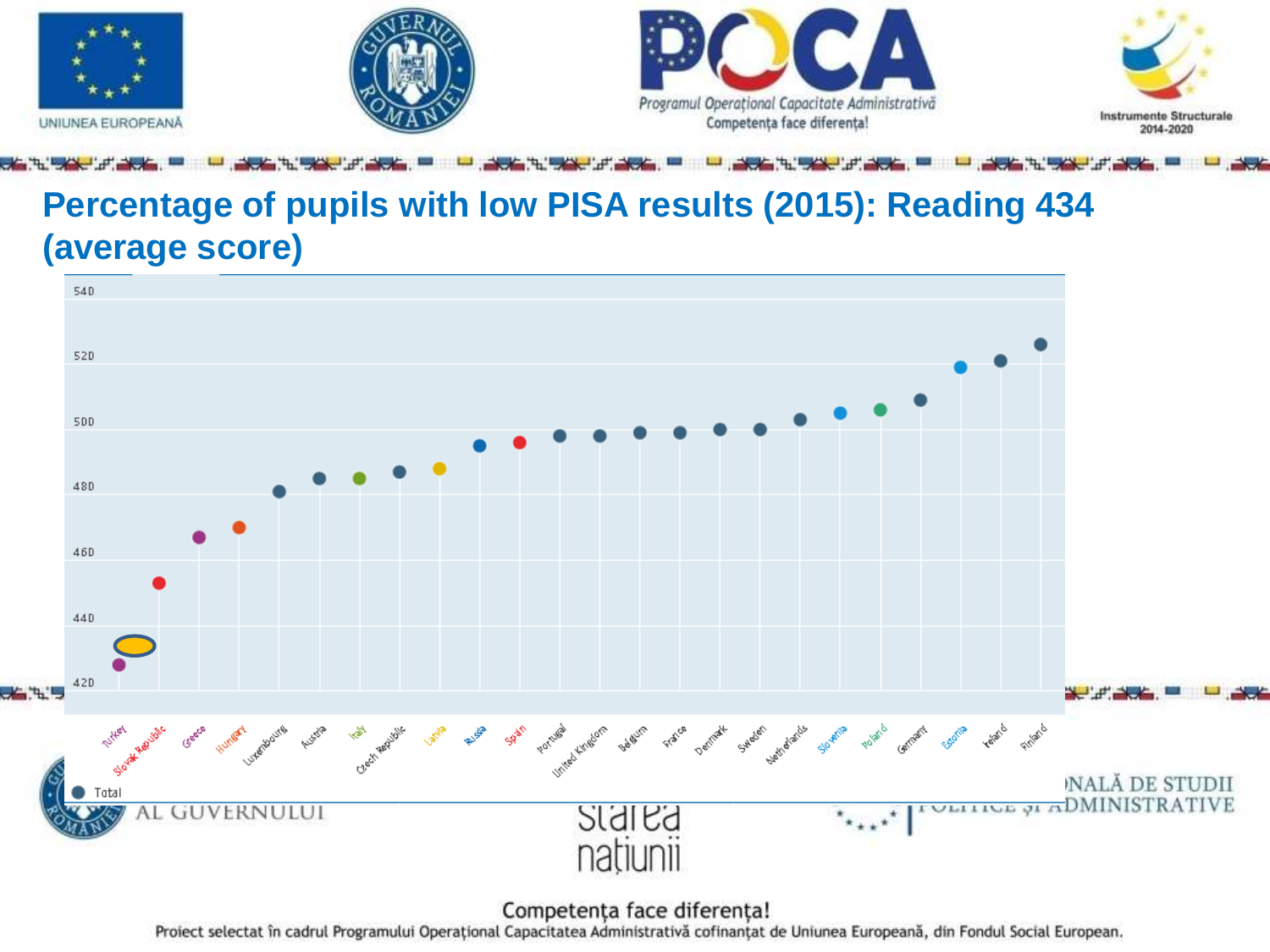



Competența face diferența!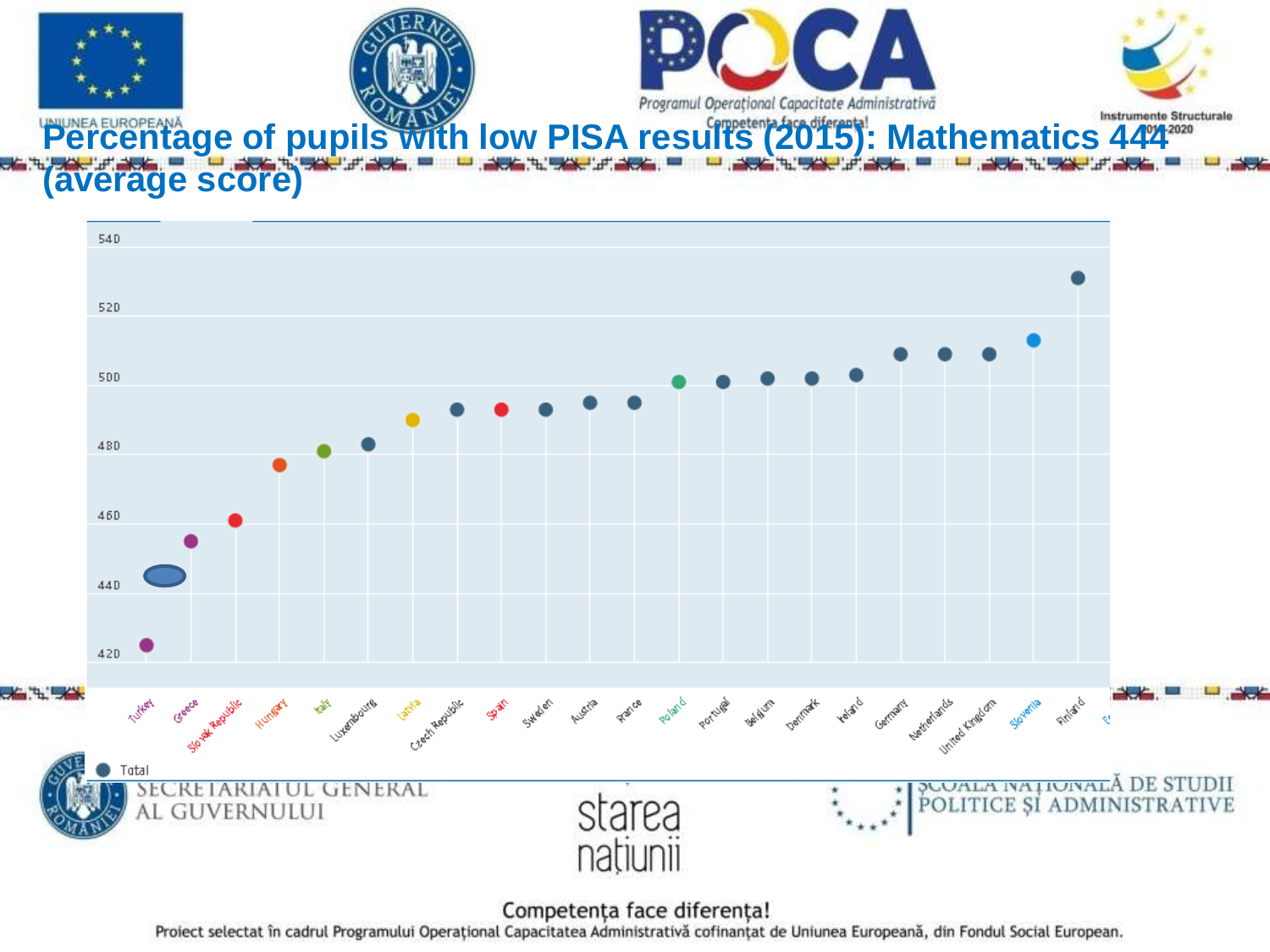

Competența face diferența!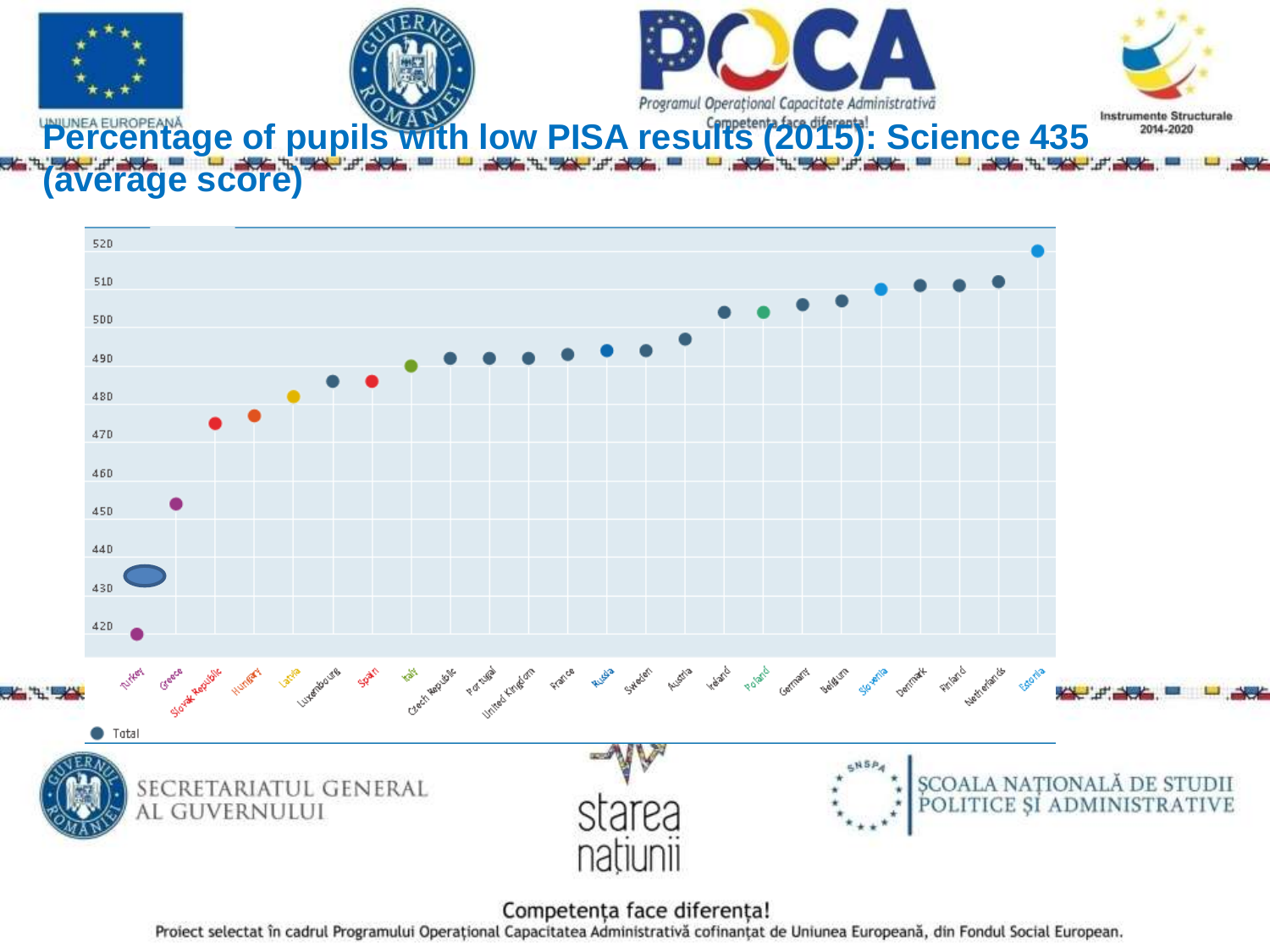

### **Tertiary education attainment in Eastern Europe (2007-2016)**



#### Competența face diferența!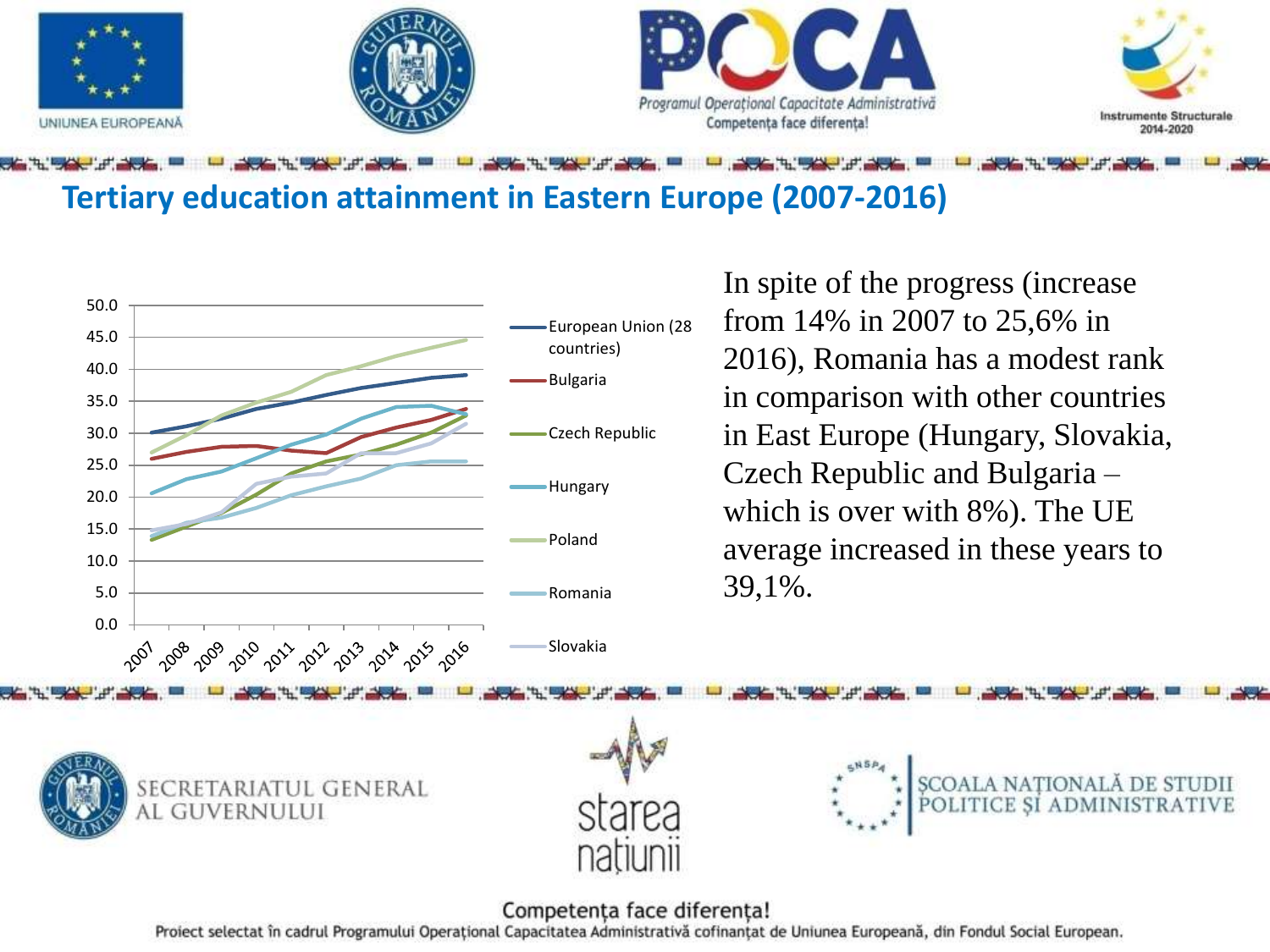

### **Tertiary education attainment by regions (2008-2015)**



The gap este extremely visible: in Bucharest-Ilfov tertiary education attainment reaches to 48,4% în 2015, while the other regions reach to the most 27% in North-West. The lowest level is 15,8% în North-East (three times less than Bucharest region). The level of this indicator increased very slowly in all regions.







#### Competența face diferența!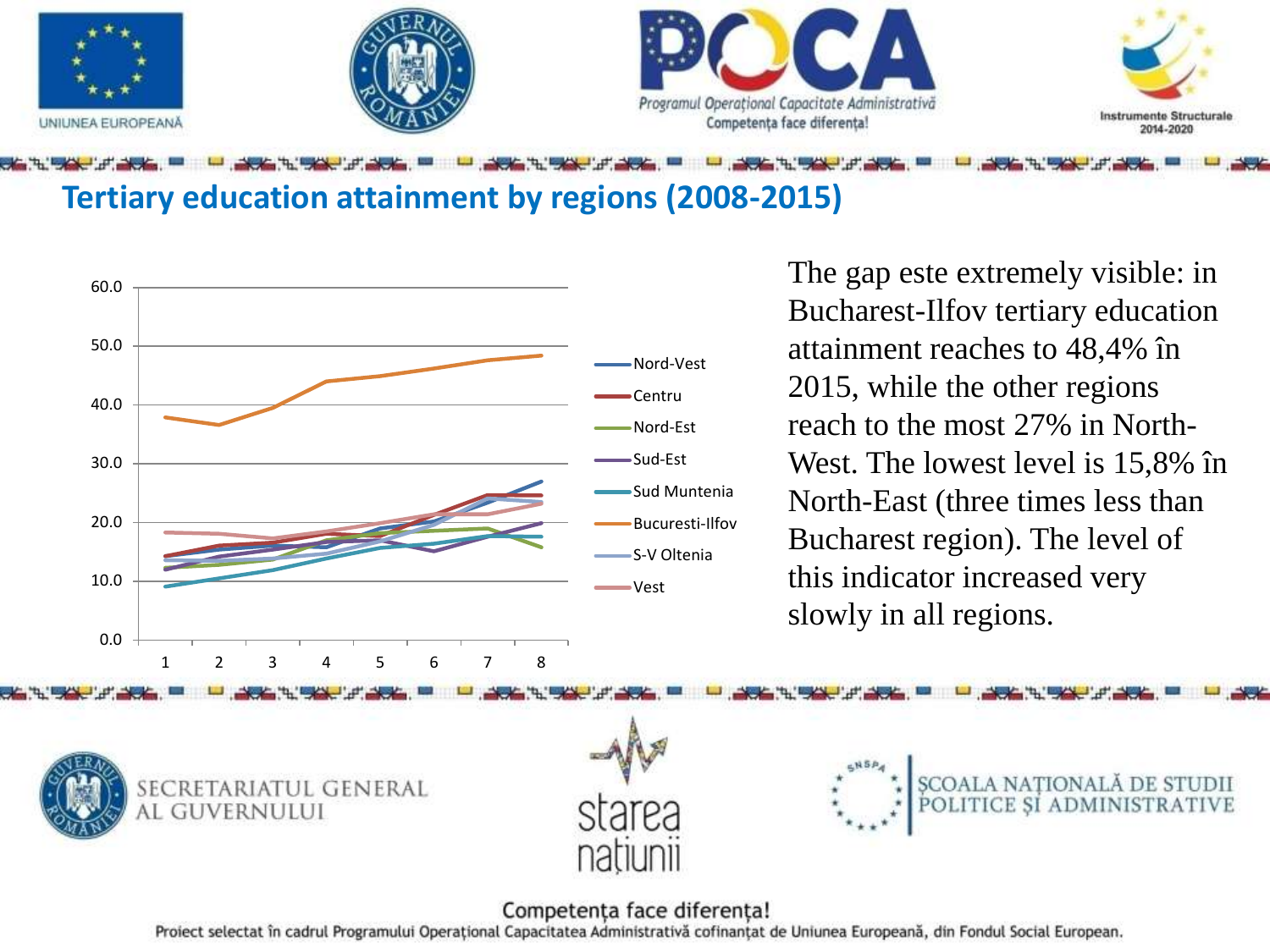

## **Tertiary education attainment by regions for population aged 30-34 years (2007/2016)**<br>The percentage of population without graduation of the secondary level (ISCED

0-2) increased to 23,3%. Also, the percentage of population with secondary education completed decreased (from 66% to 51%). The percentage of population with tertiary education increased from 14% to 26%.



#### Competenta face diferenta!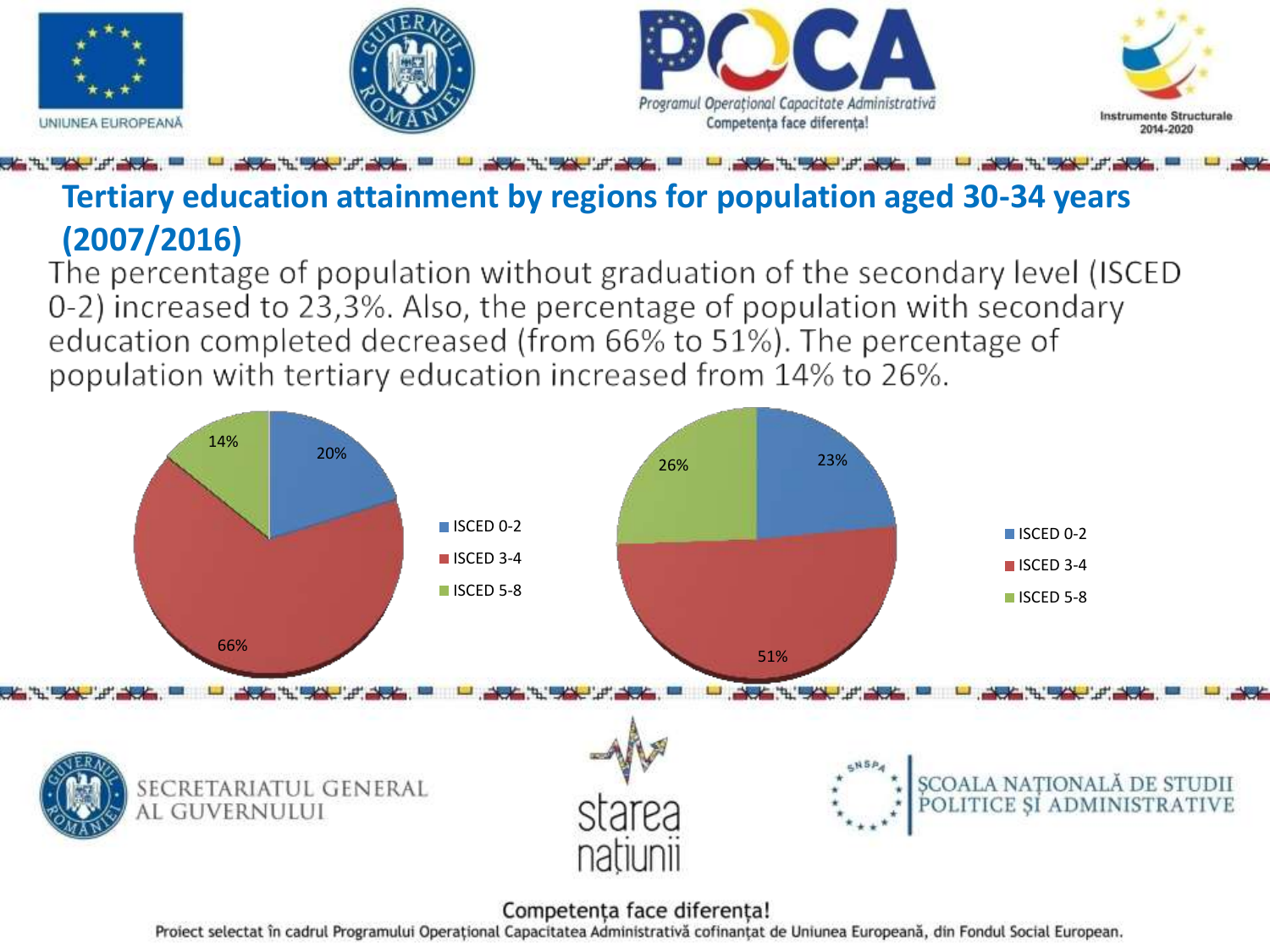

## **Tertiary education attainment by regions for population aged 24-65 years (2007/2016)**<br>The percentage of population without graduation of the secondary level (ISCED

0-2) decreased very slight, to 23,3%. The percentage of population with secondary education completed decreased from 63% to 59,4%. The percentage of population with tertiary education increased from 12% to 17%.



Competenta face diferenta!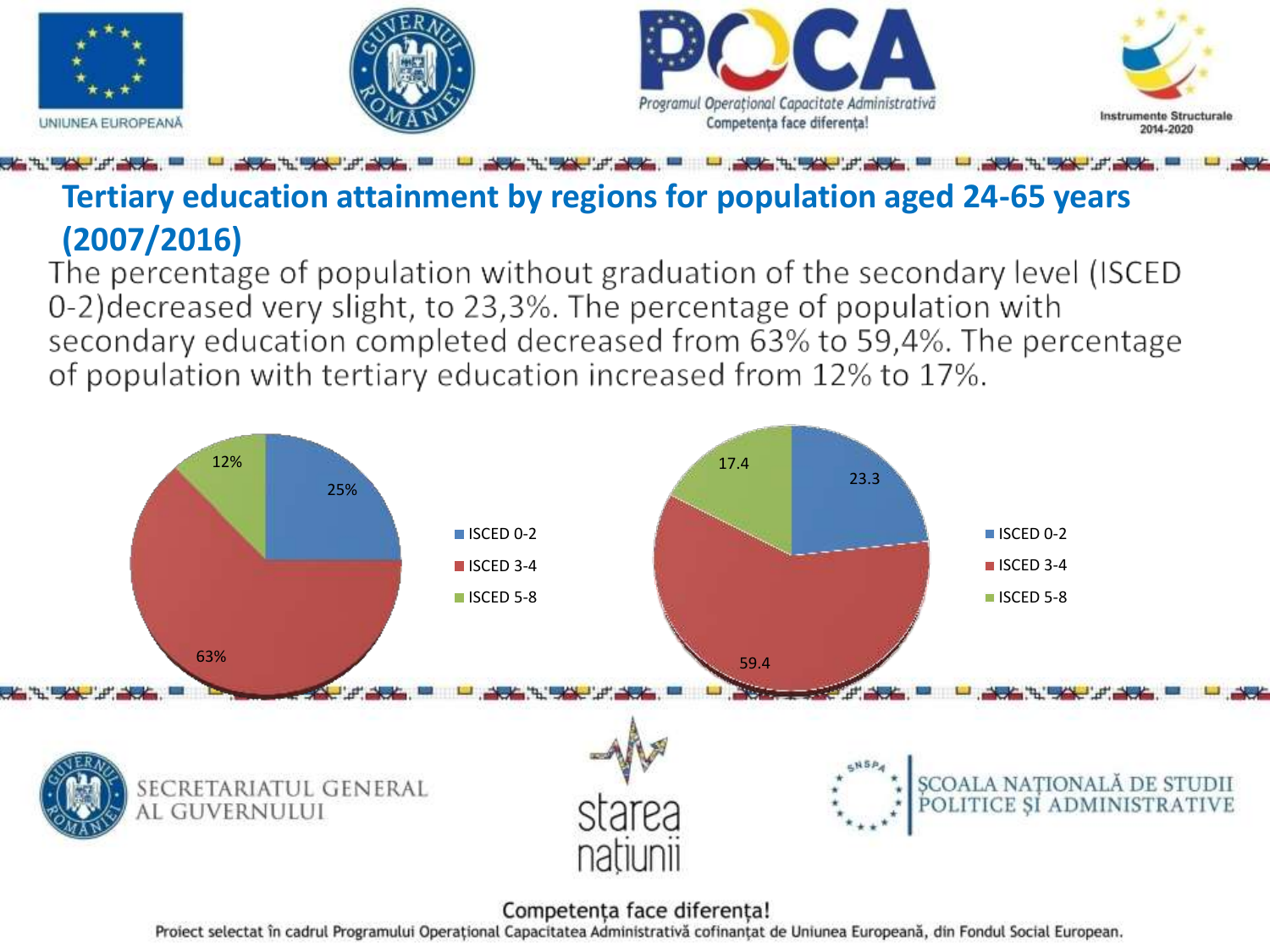

### **Employment rates of graduates aged 20-34 1-3 years since completion of education (2008-2015)**



After crisis (2009-2010) in Romania the employment rate of graduates registered a decrease from the level of EU average to (in present) 10% less.



#### Competența face diferența!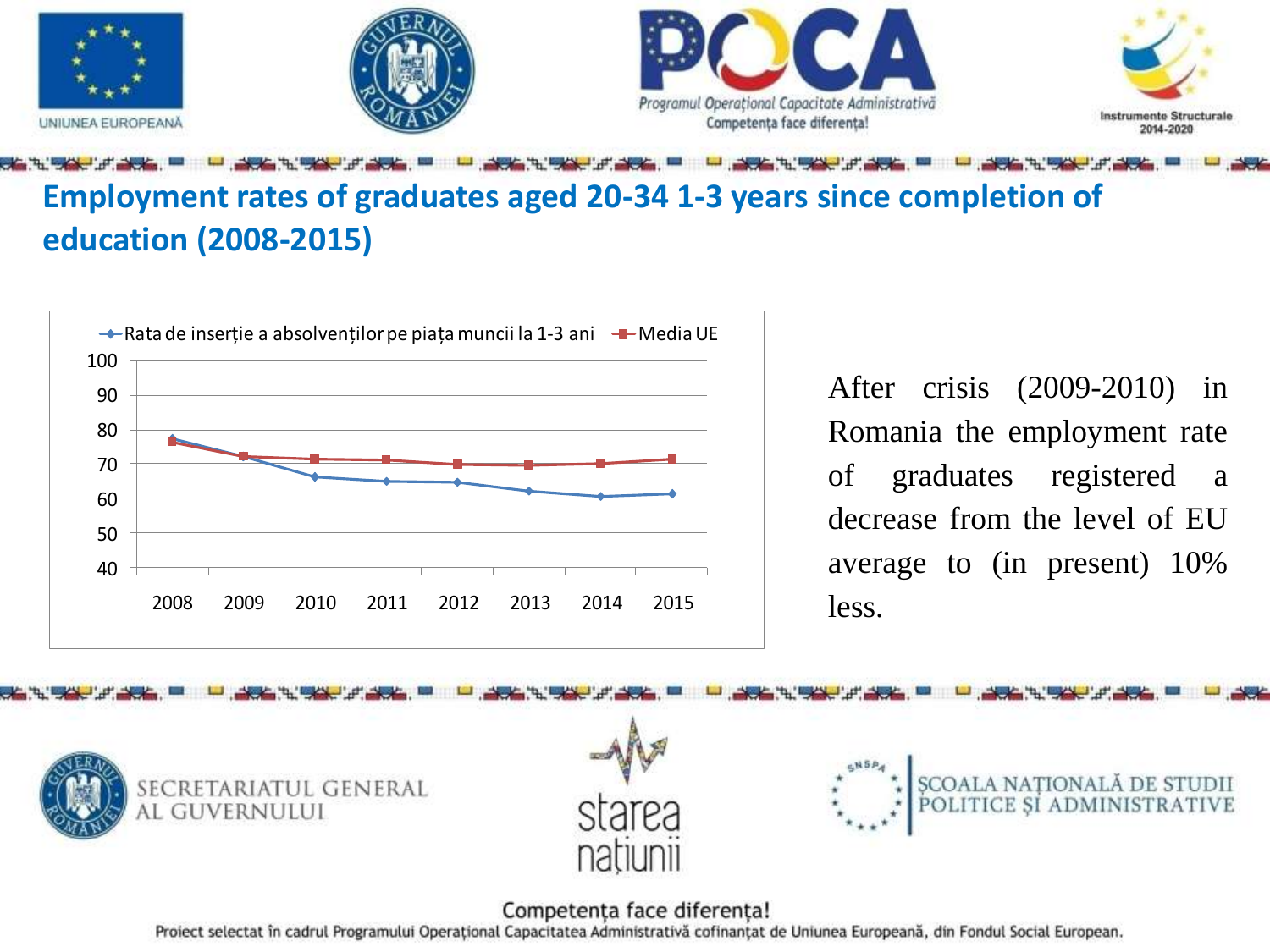

### **Employment rates of graduates aged 20-34 1-3 years since completion of education (comparison with other countries, 2015)**

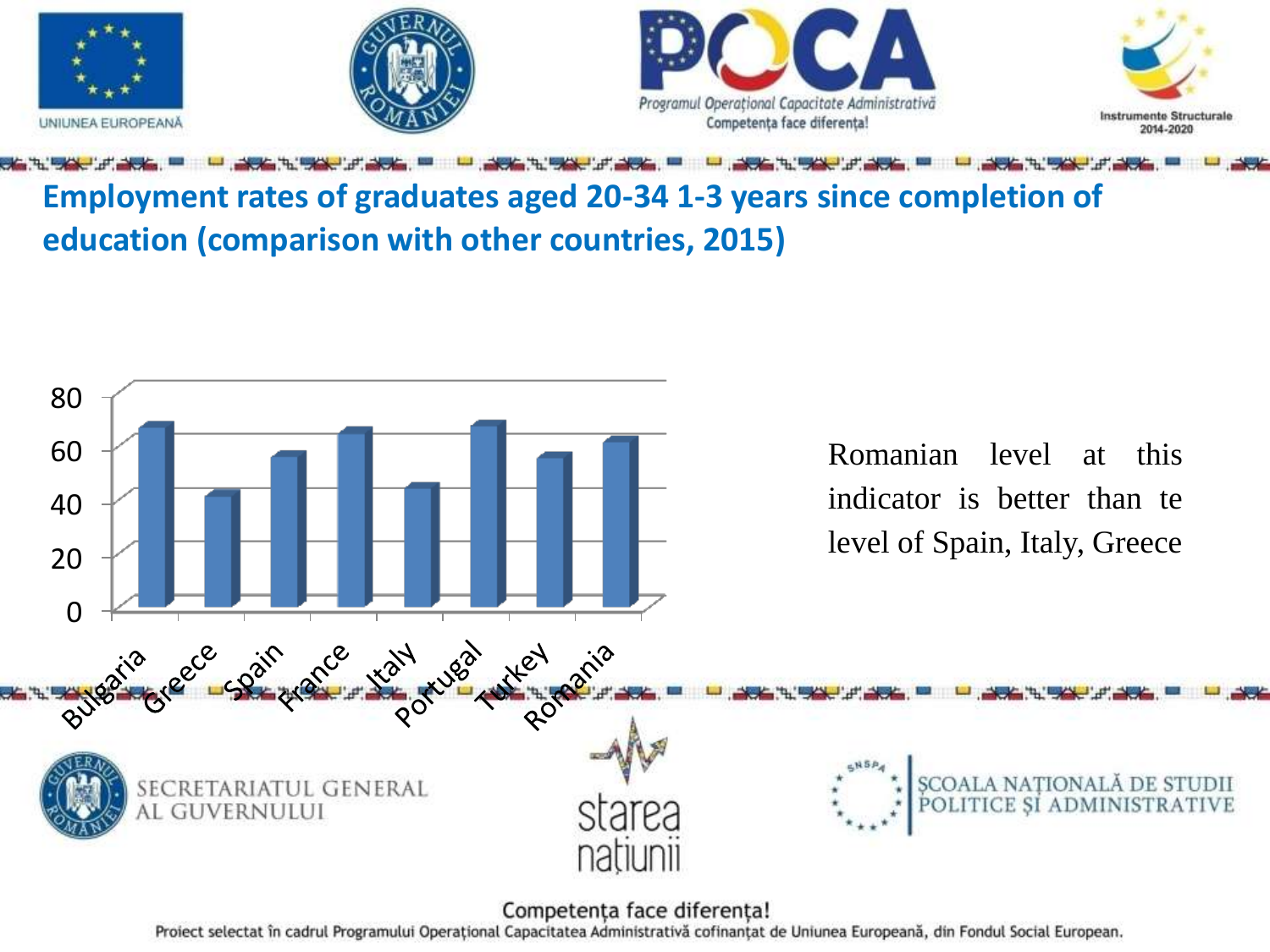

### **Employment rates of graduates aged 20-34 1-3 years since completion of education, by regions (2014/2015)**



The difference between regions is visible, Bucharest and North-East presenting a higher percentage of employment of graduates, while Center and South-East present a lower level.







### Competența face diferența!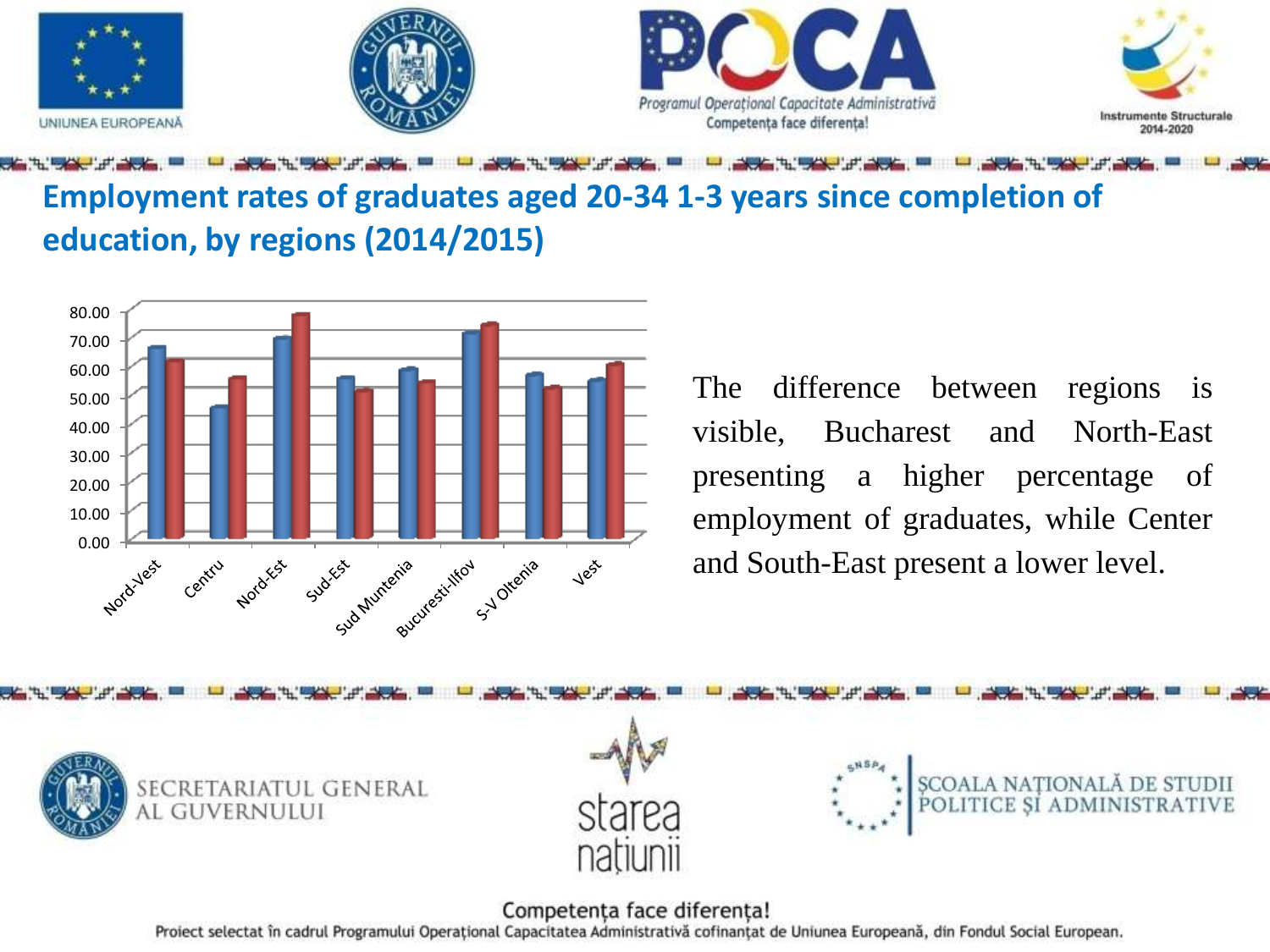







## Findings (I)

- The level of financing is the lowest in Eastern Europe;
- Participation to education presents a decreasing tendency in the last five years for the levels: primary, lower and upper secondary.
- Early school leaving is increasing again (being far from the national target proposed for EU 2020 strategy;
- Tertiary education attainment is at a fine level, the national objective for EU 2020 is already fulfilled;
- •Employment rates of graduates aged 20-34 1-3 years since completion of education



•is at a fine level



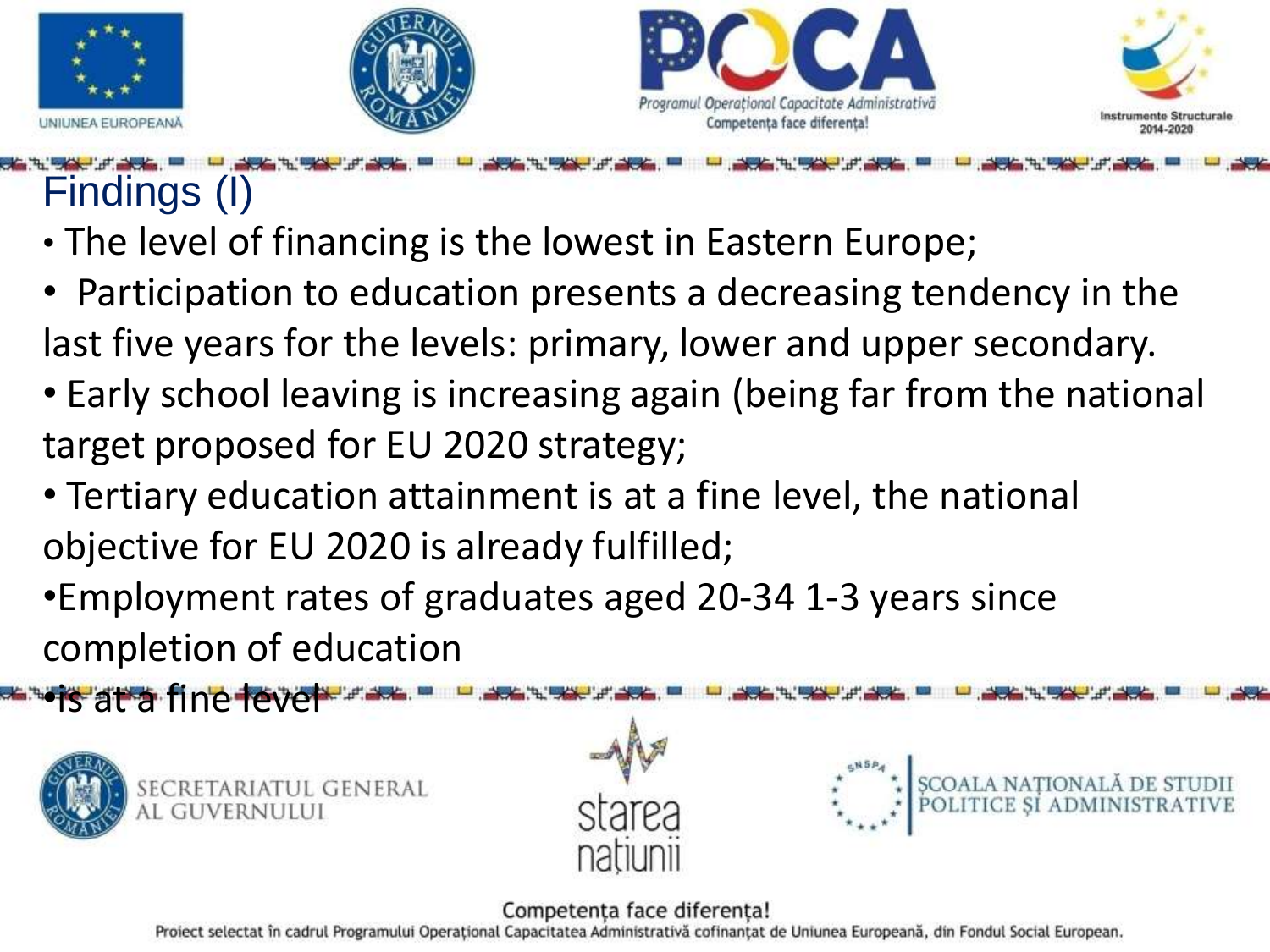







## Findings (II) Structural gaps

- From results and resources, we can observe a gap between sectors: education, a key sector of development for a nation, is remaining behind other sectors;
- In education, Romania presents a moderated gap in comparison with the Eastern European countries, and a larger gap in comparison with the developed European countries;

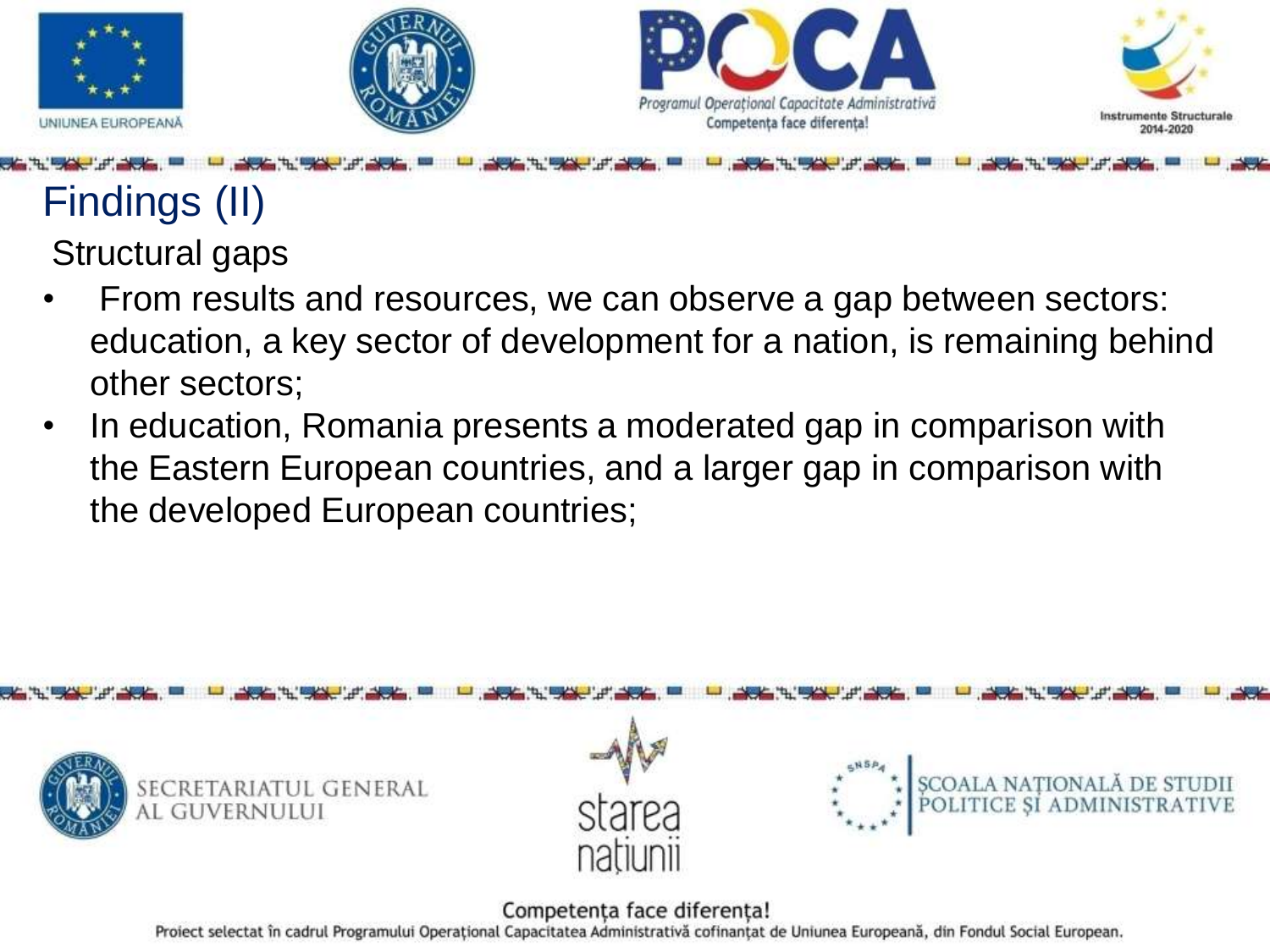







## Findings (III)

Sectorial gaps

- a. Between population with high level of instruction (increased in volume) and the population with low level of instruction
- b. Average residence (early school leaving is six times more in rural sector (29%) in comparison with the big urban sector (5%)
- c. Regions of development: early school leaving is 2,5 times more in the poor regions (North-East) in comparison with Bucharest-Ilfov (compatible with the EU average, 11%), while the tertiary education attainment in total population of 30-34 years) from Bucharest-Ilfov (48,4%) is three times more than in North-East (15,8%).



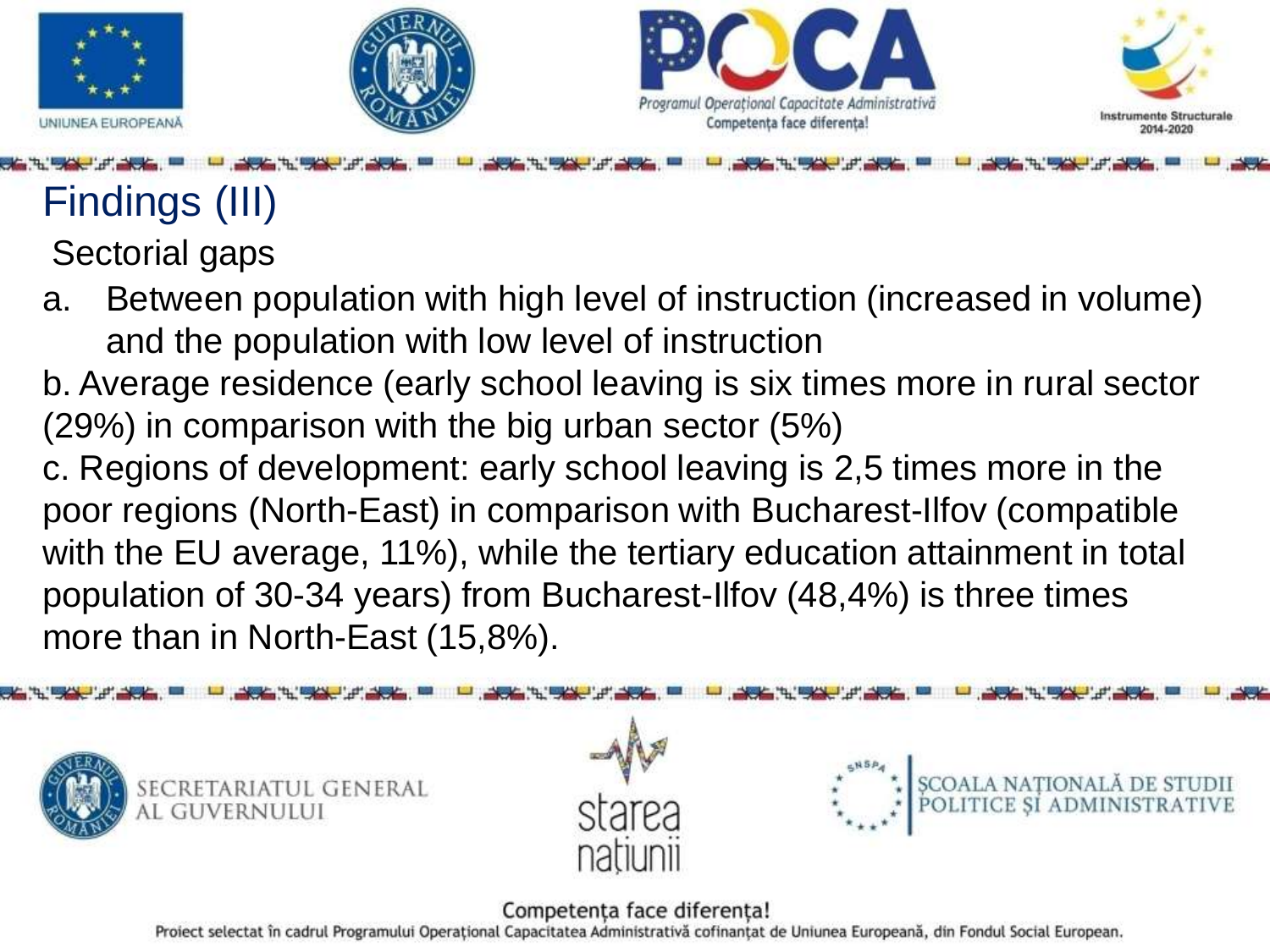







## Discussion (I)

Even if many studies calculate the impact of education completion to individual earnings (e.g. some studies in US show that the report of earnings is 100:37 between people who graduated highschool and early school leavers), the low quality education is vaguely defined and is difficult to measure (Rouse, 2005, p.11). Several studies explored the role of education in shaping social differences and stratification; educational inequality is shaped by a wide range of factors on multiple levels. Thus, Buchanan & Hanum (2002) synthesized four categories of factors on multiple levels, factors that shape the educational inequality: : (a) macro-structural forces shaping educational stratification (education policies, funding); (b) the impact of family background on educational attainment and achievement; (c) school factors as they relate to educational outcomes; (d) the impact of education on social mobility in developing regions. Also, authors discuss the lack of research on influence of communities in education outcomes, and the d to initiate cross-country studies in order to study more these factors LA DE STUDII

#### Competenta face diferenta!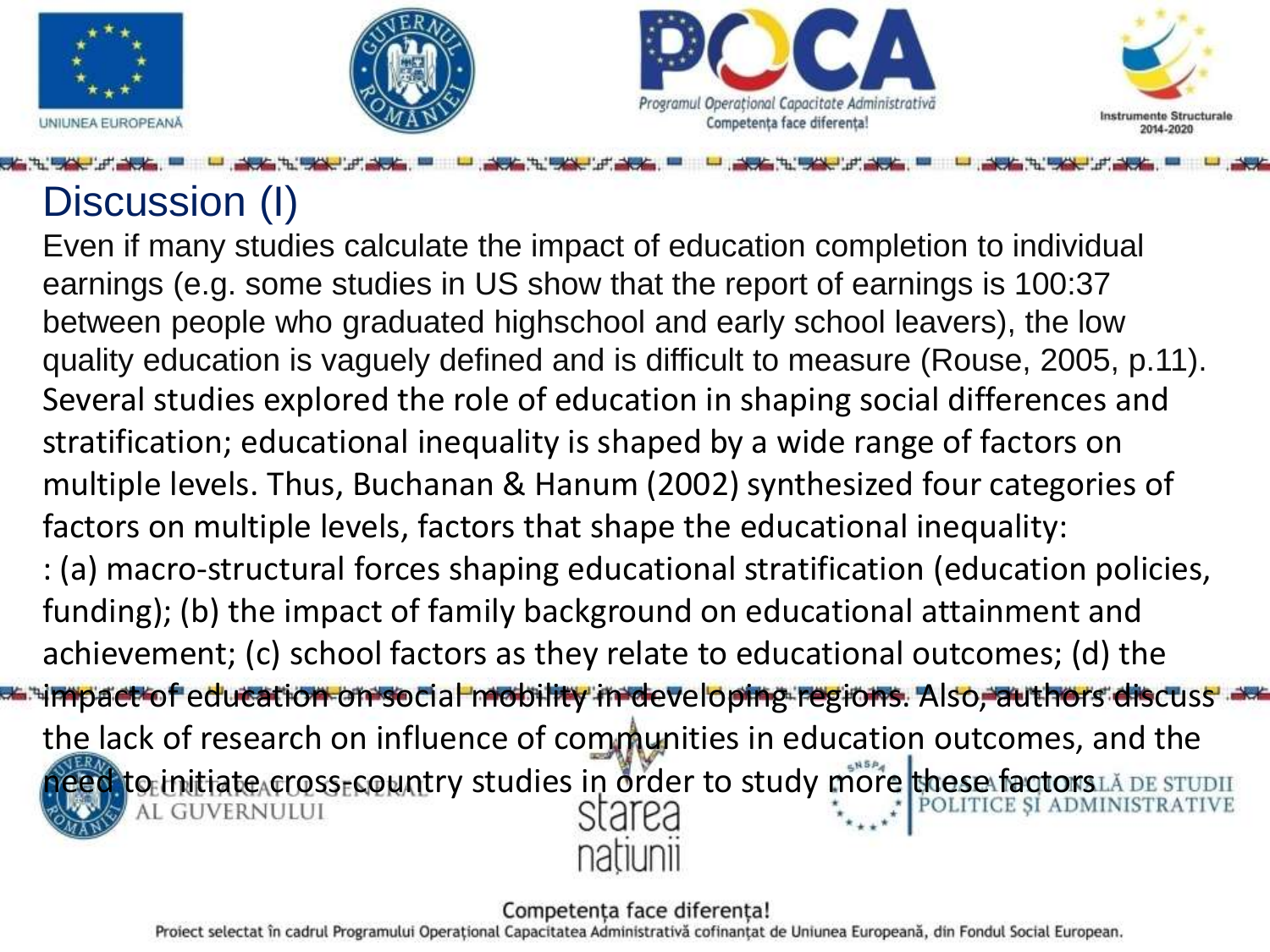







## Conclusions and recommendations

- For reducing gaps, there is a need of a new perspective in education, setting education as a priority;
- Financing and use of existent resources should be reevaluated, and also the role of teacher in the system and in society;
- In the management of education system, adequate solutions should be found for increasing participation to education (either be preventing dropout, either by "second chance" systematic programs, either offering more flexibility in continuing studies);
- Investigation of curricula and teaching methods, for obtaining better quality - and improving communication between all actors;

• Measures for reducing gaps between urban and rural, and also for

development regions.



SECRETARIATUL GENERAL AL GUVERNULUI





Competența face diferența!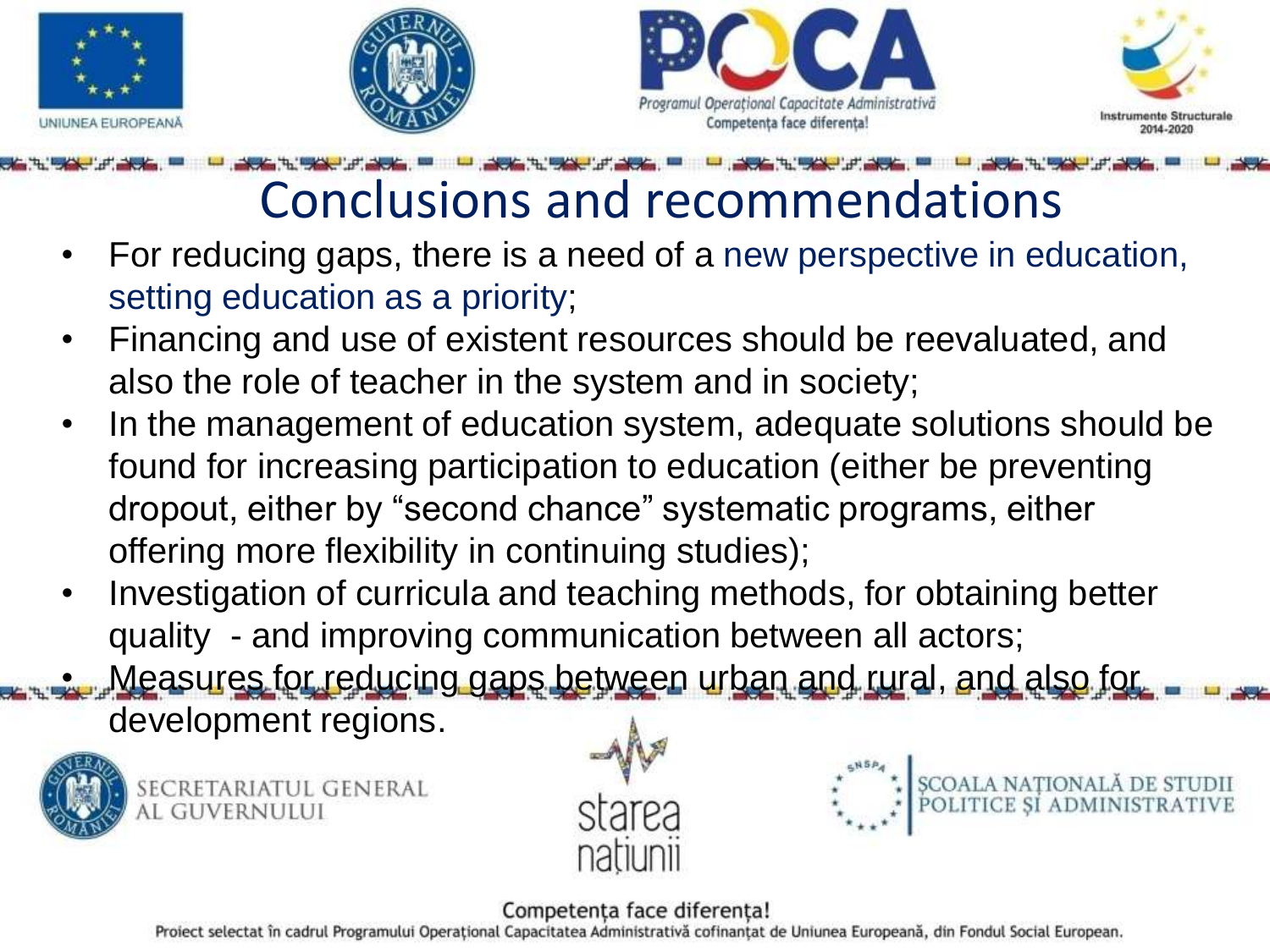

## References I (selection)

Alexander, F. K. (2000). The changing face of accountability: Monitoring and assessing institutional performance in higher education. *The Journal of Higher Education*, *71*(4), 411- 431.

Buchmann, C., & Hannum, E. (2001). Education and stratification in developing countries: A review of theories and research. *Annual review of sociology*, *27*(1), 77-102. Card, D. (1999). The causal effect of education on earnings. *Handbook of labor* 

*economics*, *3*, 1801-1863.

Dale, A., & Newman, L. (2005). Sustainable development, education and literacy. *International Journal of Sustainability in Higher Education*, *6*(4), 351-362. Monitoring and assessing institutional performance in higher education. *The Journal of Higher Education*, *71*(4), 411-431.

Glewwe, P., & Muralidharan, K. (2015). Improving school education outcomes in developing

countries: evidence, knowledge gaps, and policy implications. *University of Oxford, Research on Improving Systems of Education (RISE)*.



SECRETARIATUL GENERAL AL GUVERNULUI





### Competenta face diferenta!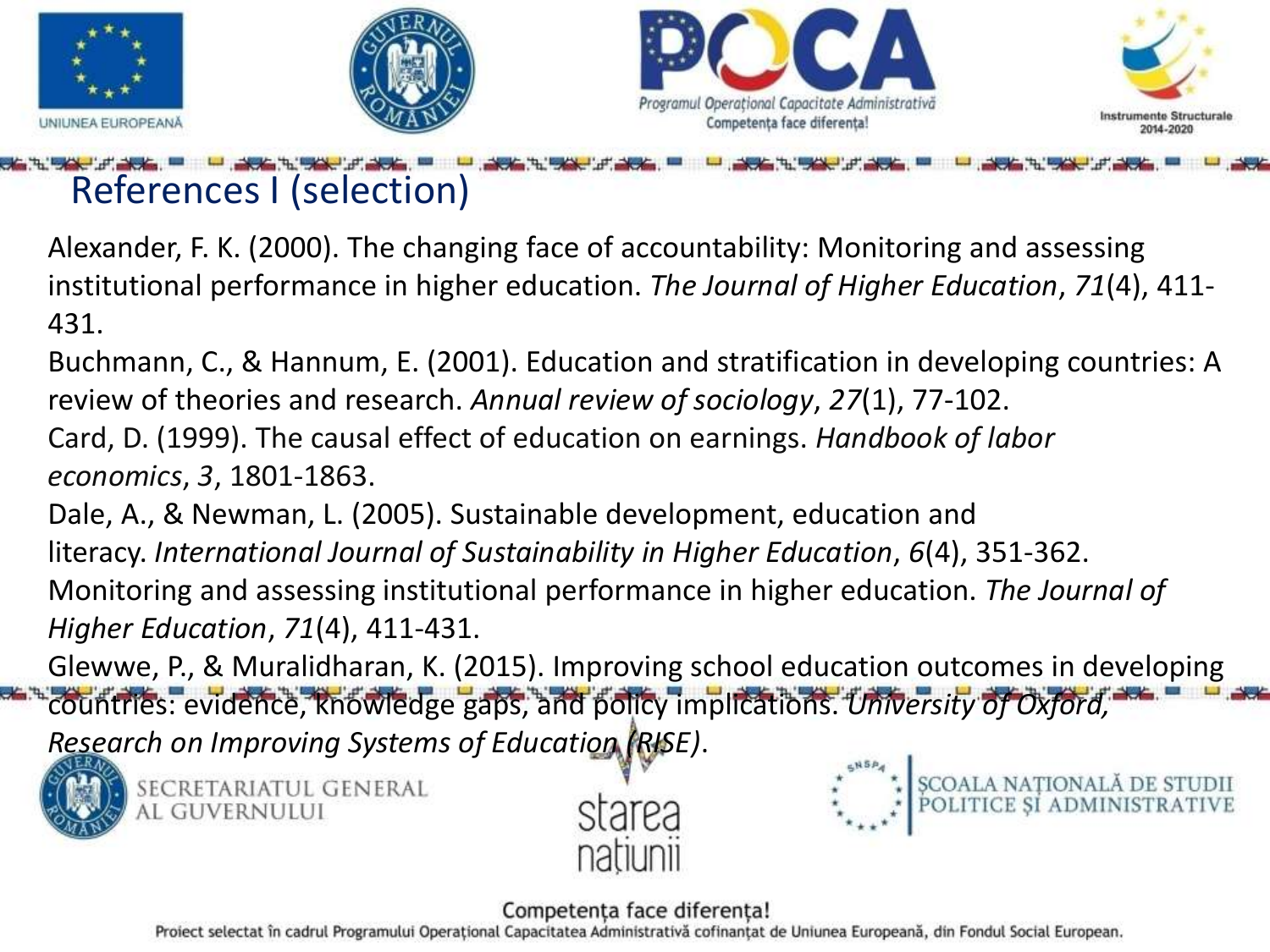

## References II (selection)

Lochner, L. (2011). *Non-production benefits of education: Crime, health, and good citizenship* (No. w16722). National Bureau of Economic Research.

Rouse, C. E. (2005, October). The labor market consequences of an inadequate education. In *symposium on the Social Costs of Inadequate Education, Teachers College Columbia University*.

Sallis, E. (2014). *Total quality management in education*. Routledge.

Sterling, S. (2001). *Sustainable Education: Re-Visioning Learning and Change. Schumacher Briefings*. Schumacher UK, CREATE Environment Centre, Seaton Road, Bristol, BS1 6XN, England.

Wolfe, B. L., & Haveman, R. H. (2002, June). Social and nonmarket benefits from education in an advanced economy. In *Conference series-federal reserve bank of boston* (Vol. 47, pp. 97-131). Federal Reserve Bank of Boston; 1998.







### Competenta face diferenta!